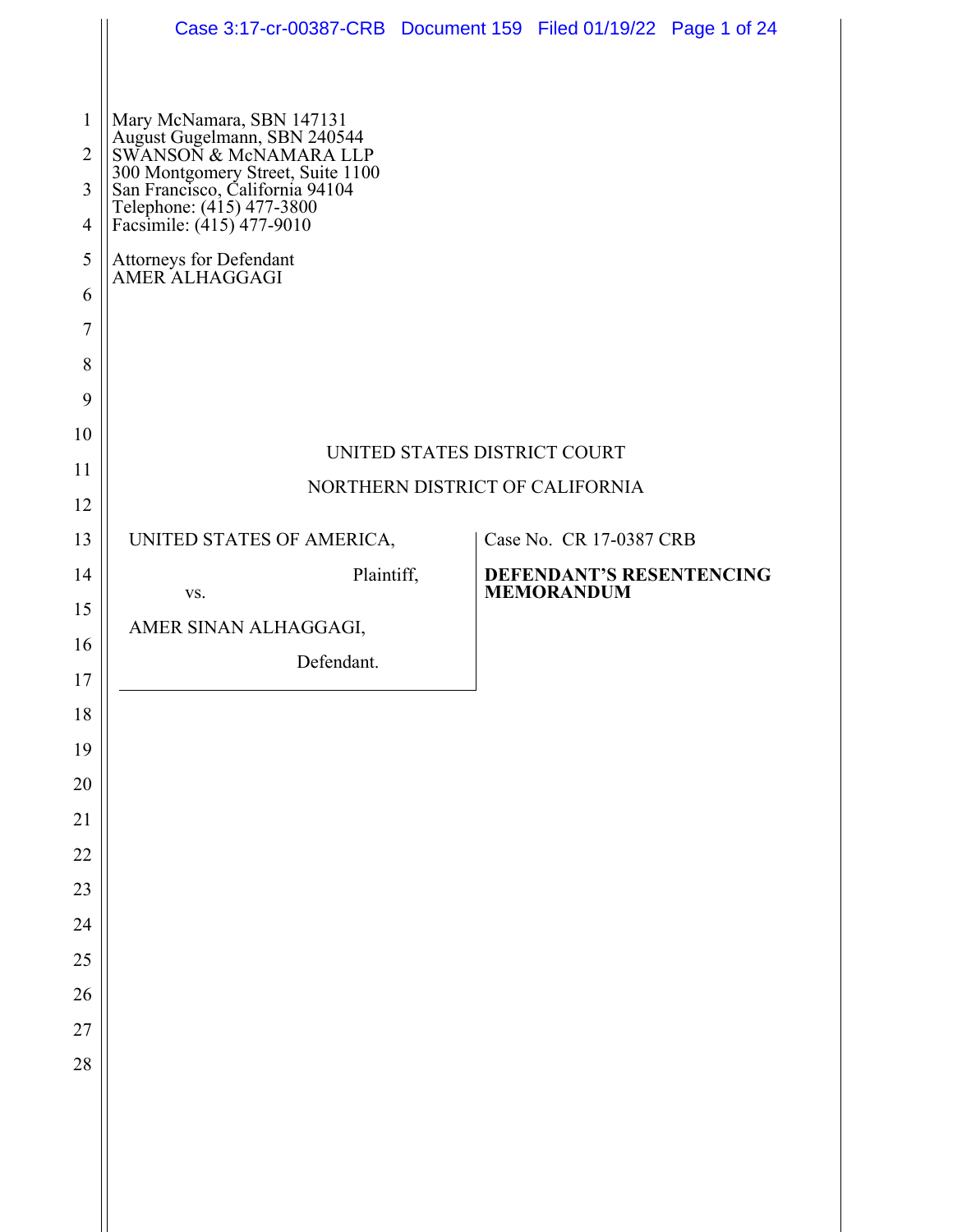## **TABLE OF CONTENTS**

1

 $\parallel$ 

| $\overline{2}$      | I.                                                                                               |
|---------------------|--------------------------------------------------------------------------------------------------|
| 3                   |                                                                                                  |
| $\overline{4}$<br>5 | II.                                                                                              |
| 6                   | Ш.                                                                                               |
| 7                   | IV.                                                                                              |
| 8<br>9              | A 70-month sentence is reasonable in light of Mr. Alhaggagi's conditions of<br>A.                |
| 10                  | <b>B.</b>                                                                                        |
| 11                  | $\mathbf{i}$ .                                                                                   |
| 12                  | $\overline{11}$ .                                                                                |
| 13                  | A 70-month sentence is reasonable in light of the nature and circumstances of Mr.<br>$C_{\cdot}$ |
| 14                  |                                                                                                  |
| 15                  | V.                                                                                               |
| 16                  |                                                                                                  |
| 17                  |                                                                                                  |
| 18                  |                                                                                                  |
| 19                  |                                                                                                  |
| 20                  |                                                                                                  |
| 21                  |                                                                                                  |
| 22                  |                                                                                                  |
| 23                  |                                                                                                  |
| 24                  |                                                                                                  |
| 25                  |                                                                                                  |
| 26                  |                                                                                                  |
| 27                  |                                                                                                  |
| 28                  |                                                                                                  |
|                     |                                                                                                  |
|                     | $\mathbf{i}$                                                                                     |
|                     | <b>Defendant's Resentencing Memorandum</b><br>United States v. Alhaggagi, CR 17-0387 CRB         |
|                     |                                                                                                  |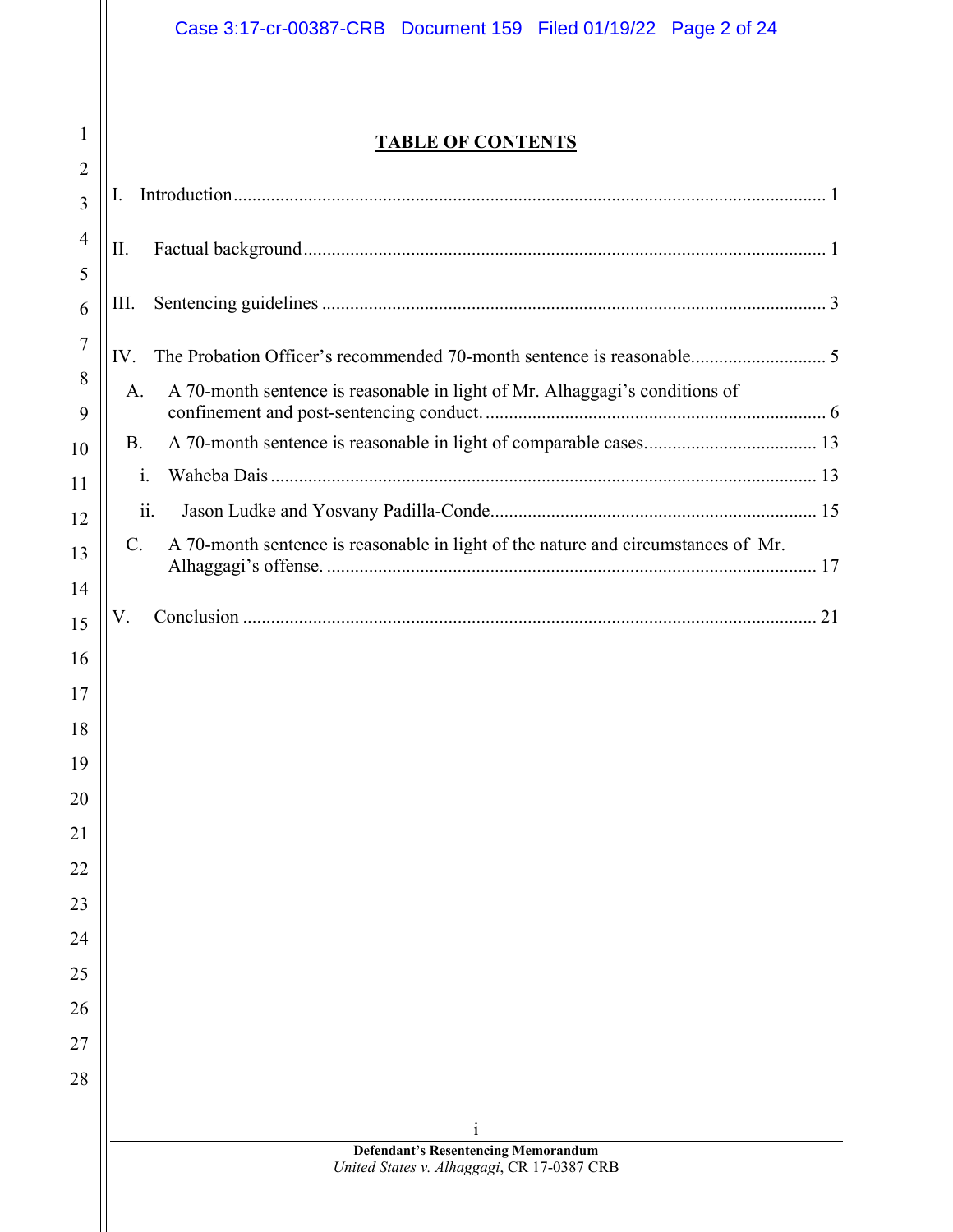### **TABLE OF AUTHORITIES**

#### **FEDERAL CASES**

#### **FEDERAL STATUTES**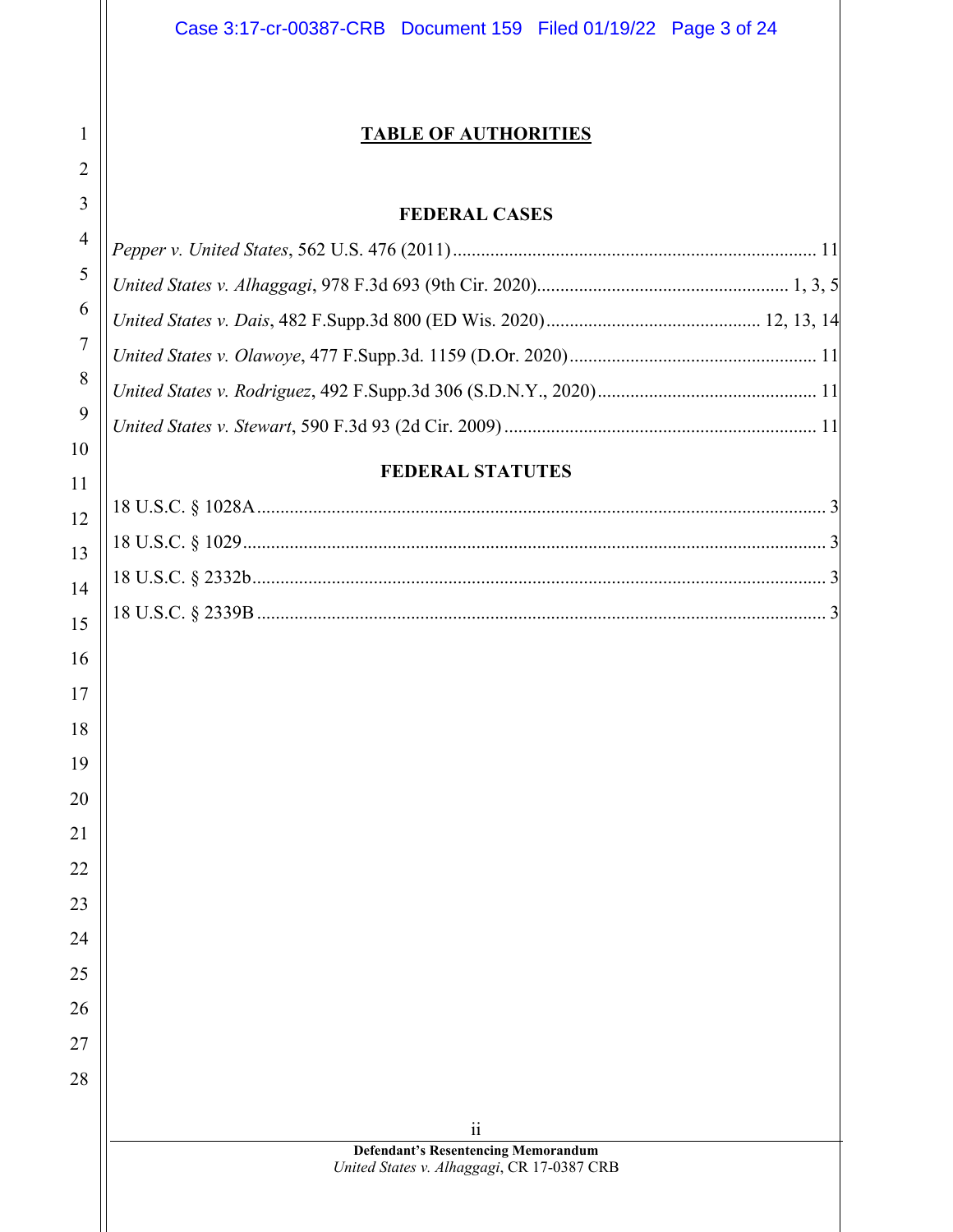#### **I. Introduction**

Amer Alhaggagi appears before this Court for resentencing on his convictions for attempted material support, possession of device-making equipment, use of an unauthorized access device, and aggravated identity theft. He faces a guidelines range of 75-87 months (including the 24-month mandatory consecutive term for aggravated identity theft) and respectfully requests that the Court follow the recommendation of probation and impose a 70 month sentence. In light of the nature of his offense conduct, the harsh conditions of his imprisonment for the last five years, his rehabilitative efforts, and the sentences handed down in similar cases, such a sentence is sufficient, but no greater than necessary, to meet the statutory goals of sentencing.

#### **II. Factual background**

The Court is familiar with the facts of this case, and Mr. Alhaggagi will provide only a summary overview here. Mr. Alhaggagi was born in Lodi and spent his childhood moving back and forth between Lodi and Yemen, the birthplace of his parents. *United States v. Alhaggagi*, 978 F.3d 693, 695 (9th Cir. 2020). He was raised in an observant Muslim household but was himself "not religious and adhered to few religious traditions." *Id.* In response to his "strained relationship" with his parents, he spent a lot of time online, where he "developed a sarcastic and antagonistic persona," one which he also displayed in the real world – "people could never tell whether he was serious." *Id.* 

Around age 21, he developed an interest in the Islamic State and began participating in chatrooms used by ISIS adherents. *Alhaggagi*, 978 F.3d at 695*.* He participated "both in Sunni group chats sympathetic to ISIS and Shia group chats that were anti-ISIS," and he "trolled users in both groups, attempting to start fights by claiming certain users were Shia if he was in a Sunni chatroom, or Sunni if he was in a Shia chatroom." *Id.* He also made grandiose and disturbing claims about his "ability to procure weapons," his "plans to carry out attacks against '10,000 ppl' in different parts of the Bay Area," and about having "ordered strychnine online using a fake credit card." *Id.* Although in his view these claims were "'pure bullshit and full of absurdities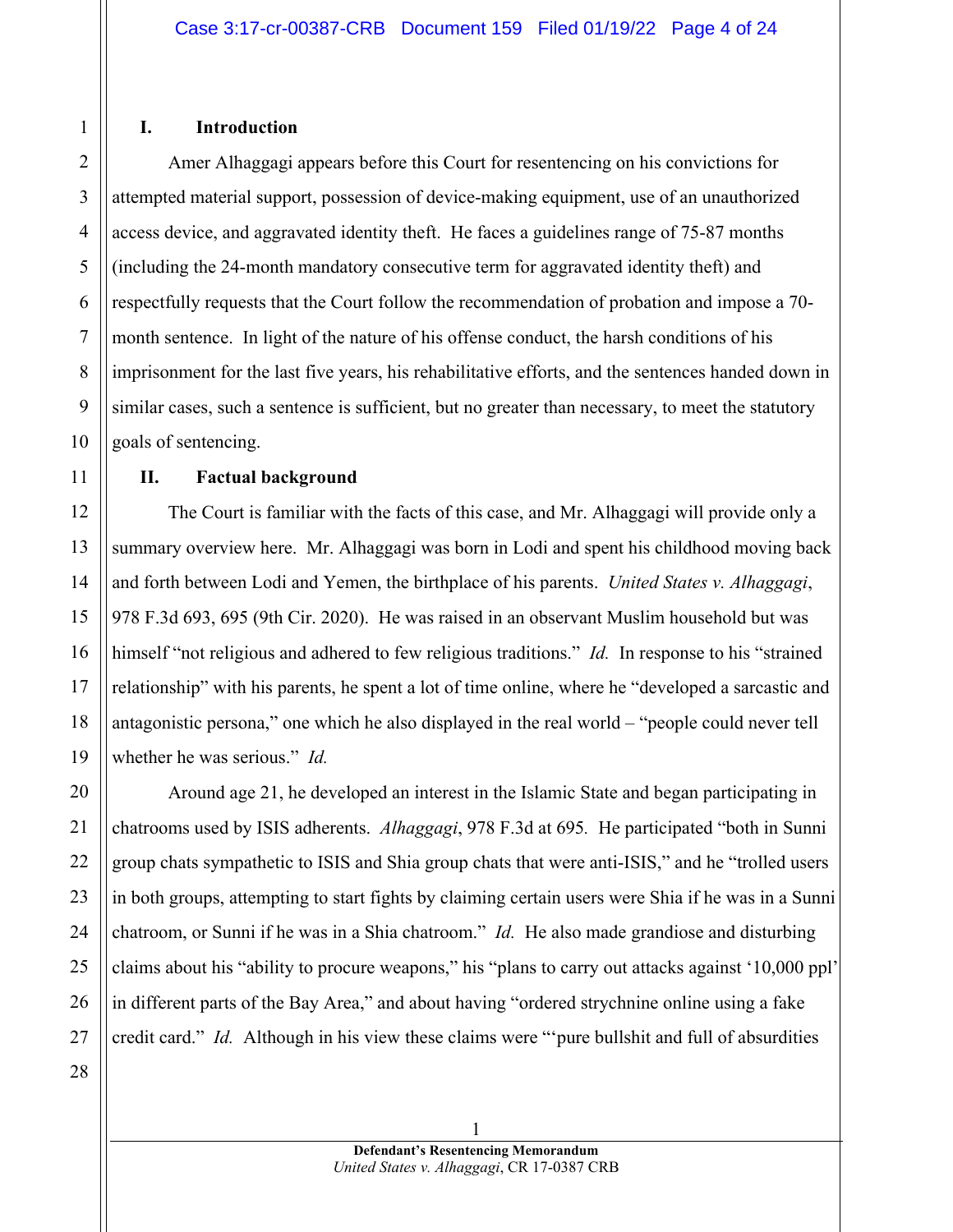1 and contradictions,'" they understandably alarmed an FBI confidential human source (CHS). *Id.* at 695-96.

 The FBI launched a "a months-long investigation, including 24-hour surveillance," and the CHS arranged for Mr. Alhaggagi to meet with an undercover agent (UCE). *Alhaggagi*, 978 F.3d at 696. "At the UCE's request," they met on several occasions over approximately two months. *Id.* During those meetings, Mr. Alhaggagi "shared the same plans he had discussed with the CHS on Telegram," and they also "discussed bomb-making, a topic in which the UCE claimed to have experience." *Id.* The UCE procured a space to store supposed bomb-making material, which the FBI stocked with barrels of mock explosives. *Id.* 

After the UCE showed Mr. Alhaggagi these items, Mr. Alhaggagi "began distancing himself from the CHS on Telegram and the UCE." *Alhaggagi*, 978 F.3d at 696*.* He "skipped meetings intended to practice the attacks with the UCE, and ignored many attempts by the UCE to contact him." *Id.* As he explained, "'it only hit me at that moment that I've been talking to these people for far too long and had no idea what I've gotten myself into and now I'm kinda freaked out ... I never took it seriously and I never realized how serious he was until he was ready to make a bomb (so I believed at the time) which I wanted no part of!'" *Id.* 

Mr. Alhaggagi's final contact with the UCE was in September 2016, when the UCE approached him on the street and asked for a meeting. *Alhaggagi*, 978 F.3d at 696*.* Mr. Alhaggagi "agreed, but said he needed to get something from his house first. He never returned to meet the UCE, and they never communicated with each other again." *Id.* 

 Although the many months of constant surveillance had yielded no evidence of terrorist activity, the FBI did learn of Mr. Alhaggagi's identity theft activities, which consisted of stealing credit card information and using it to buy himself clothes. In November 2016, the FBI arrested Mr. Alhaggagi for this conduct. *Alhaggagi*, 978 F.3d at 696*.* Examination of electronic devices seized from his home revealed that he had again been using Telegram to participate in Sunni and Shia chat rooms. *Id.* In the course of those communications, he was asked to "open social media and email accounts for purported ISIS members" and agreed, "believing he needed to curry favor with certain users to continue his trolling and retaliatory games." *Id.* at 696-97. He opened a

**Defendant's Resentencing Memorandum**  *United States v. Alhaggagi*, CR 17-0387 CRB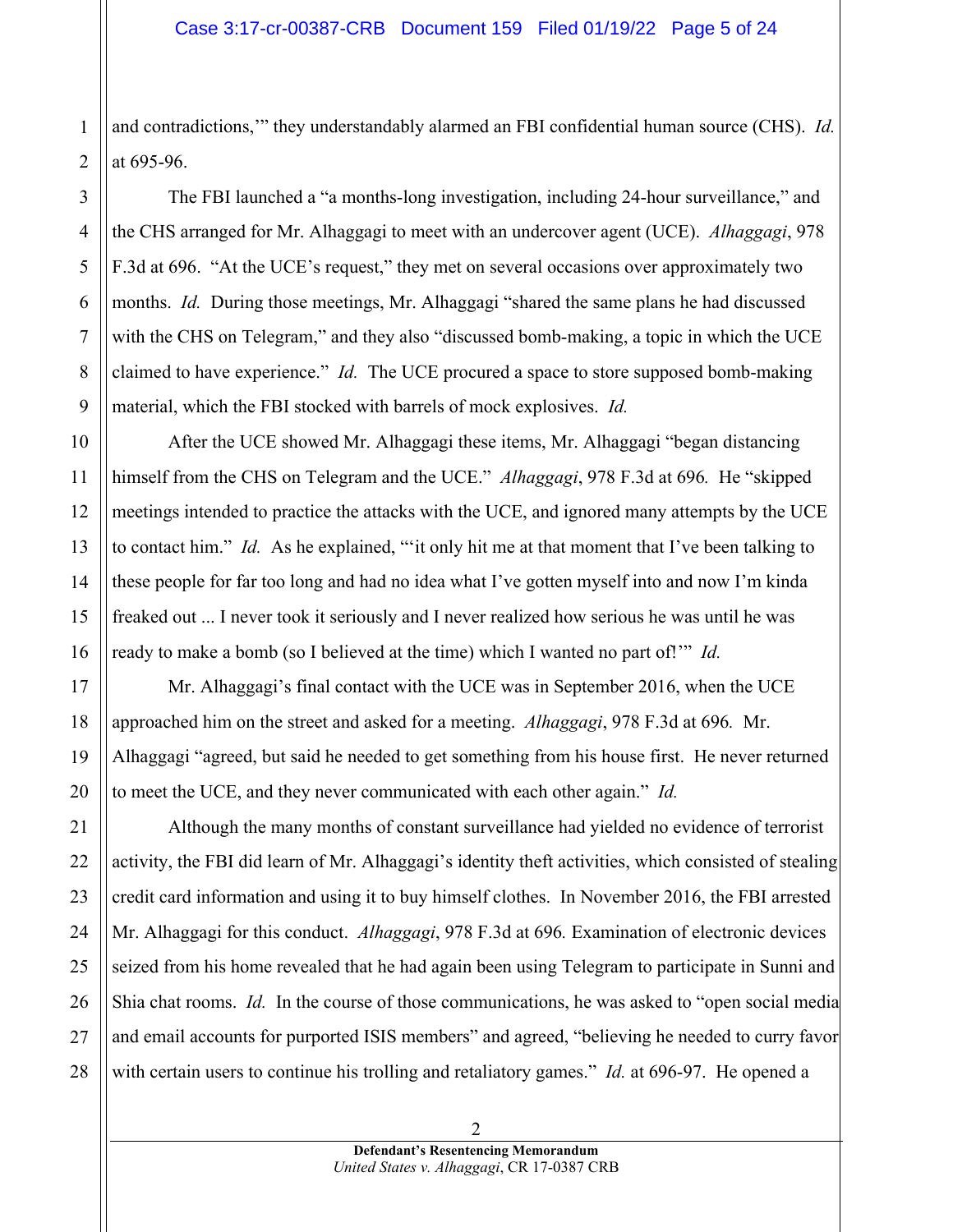#### Case 3:17-cr-00387-CRB Document 159 Filed 01/19/22 Page 6 of 24

total of six Twitter accounts and "passed along the account information." *Id.* at 697. Mr. Alhaggagi never used the accounts he opened. However, some of them were later used by others "to report ISIS attacks in Mosul, Iraq, destroyed tanks, planes, and Humvees, and the deaths of Peshmerga and Iraqi soldiers" in postings attributed to "ISIS's propaganda organization." *Id.* 

Mr. Alhaggagi was arrested and taken into custody on November 29, 2016, on identity theft charges. The government indicted him in July 2017 and charged him with attempting to provide material support to a terrorist organization in violation of 18 U.S.C.  $\S 2339B(a)(1)$ (Count One), possessing device-making equipment in violation of 18 U.S.C. § 1029(a)(4) (Count Two), using an unauthorized access device in violation of 18 U.S.C. § 1029(a)(2) (Count Three), and aggravated identity theft in violation of 18 U.S.C. § 1028A (Count Four). In July 2018, he entered an open plea to all counts. On February 26, 2019, the Court sentenced him to 188 months (15.6 years) in custody.

Mr. Alhaggagi had no previous criminal history and has been in continuous custody since his arrest in November 2016. He has thus spent approximately five years and two months in prison. He has served all but the initial eight months (when he was held on the identity theft charges only) in highly punitive conditions (segregation in county jail or in the Atwater penitentiary) due to the material support charge and/or application of the terrorism enhancement. He is now 26 years old.

#### **III. Sentencing guidelines**

Mr. Alhaggagi understands the government intends to argue that the Court should again impose the terrorism enhancement found in section 3A1.4 on the same basis as before, i.e., that Mr. Alhaggagi knew the accounts he created were going to be used for ISIS, which produces propaganda to recruit and indoctrinate people. *See* Supp. PSR, 2. As the Ninth Circuit held, however, the enhancement does not apply here.

The terrorism enhancement "does not automatically apply to all material support offenses." 978 F.3d at 699. Instead, it applies only where the defendant committed one of a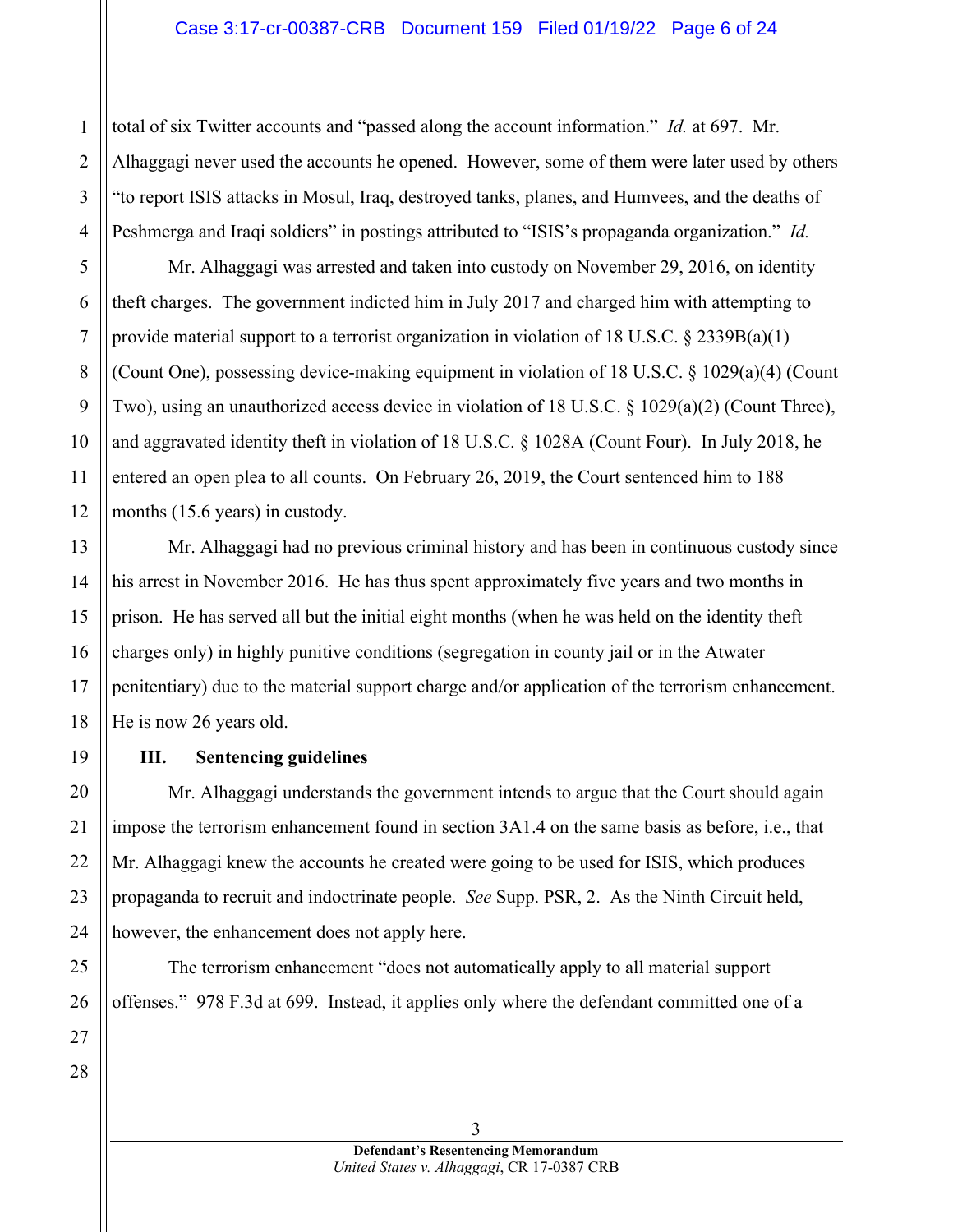1 2 3 4 5 6 7 series of enumerated terrorism crimes<sup>1</sup> with the specific intent that his actions would "influence" or affect the conduct of government by intimidation or coercion" or "retaliate against government conduct." 18 U.S.C. § 2332b(g)(5); *Alhaggagi*, 978 F.3d at 700 (discussing specific intent requirement). In this case, that means the government must prove by clear and convincing evidence that Mr. Alhaggagi specifically intended that his act of opening six Twitter accounts would intimidate, coerce, or retaliate against a government. *Id.* at 702. Mr. Alhaggagi had no such intent, and the government cannot prove otherwise.

8

9

10

11

12

13

14

15

16

17

18

19

20

21

22

23

24

25

26

27

28

As the Ninth Circuit explained, it is not enough that Mr. Alhaggagi "knew he was providing support to ISIS sympathizers and . . . knew that ISIS is a terrorist organization." *Id.* at 701. Nor is it enough that the accounts Mr. Alhaggagi opened "inured to the benefit of ISIS and its terrorist purpose in the long run." *Id.* at 702. Although these facts establish guilt on the underlying offense, they cannot demonstrate the specific intent required for the enhancement. *Id.*  at 701 (explaining that, while "any support given to a terrorist organization ultimately inures to the benefit of its terrorist purposes," applying the enhancement based on the defendant's knowledge of the ultimate benefit to a terrorist organization "fails to properly differentiate between the intent required to sustain a material support conviction . . . and the intent required to trigger the terrorism enhancement"). Because "one can open a social media account for a terrorist organization without knowing how that account will be used," the enhancement applies only if the government proves "that Alhaggagi knew the accounts were to be used to intimidate or coerce government conduct." *Id.* at 702. There is no such evidence here.

The Ninth Circuit solidly rejected the government's arguments to the contrary. The fact that Mr. Alhaggagi participated in an online forum in which other users – but not he – may have posted messages indicating an intent to coerce or intimidate government is insufficient because "there is no evidence that Alhaggagi saw those posts, opened the accounts because of those posts, or had contact with the authors of the posts." *Alhaggagi*, 978 F.3d at 703. Mr. Alhaggagi did nothing to "indicate that he hoped or intended that those accounts would be used to spread

<sup>&</sup>lt;sup>1</sup> Attempted material support, Mr. Alhaggagi's offense of conviction in Count One, is one of the crimes potentially subject to the enhancement. 18 U.S.C.  $\S 2332b(g)(5)(B)(i)$ .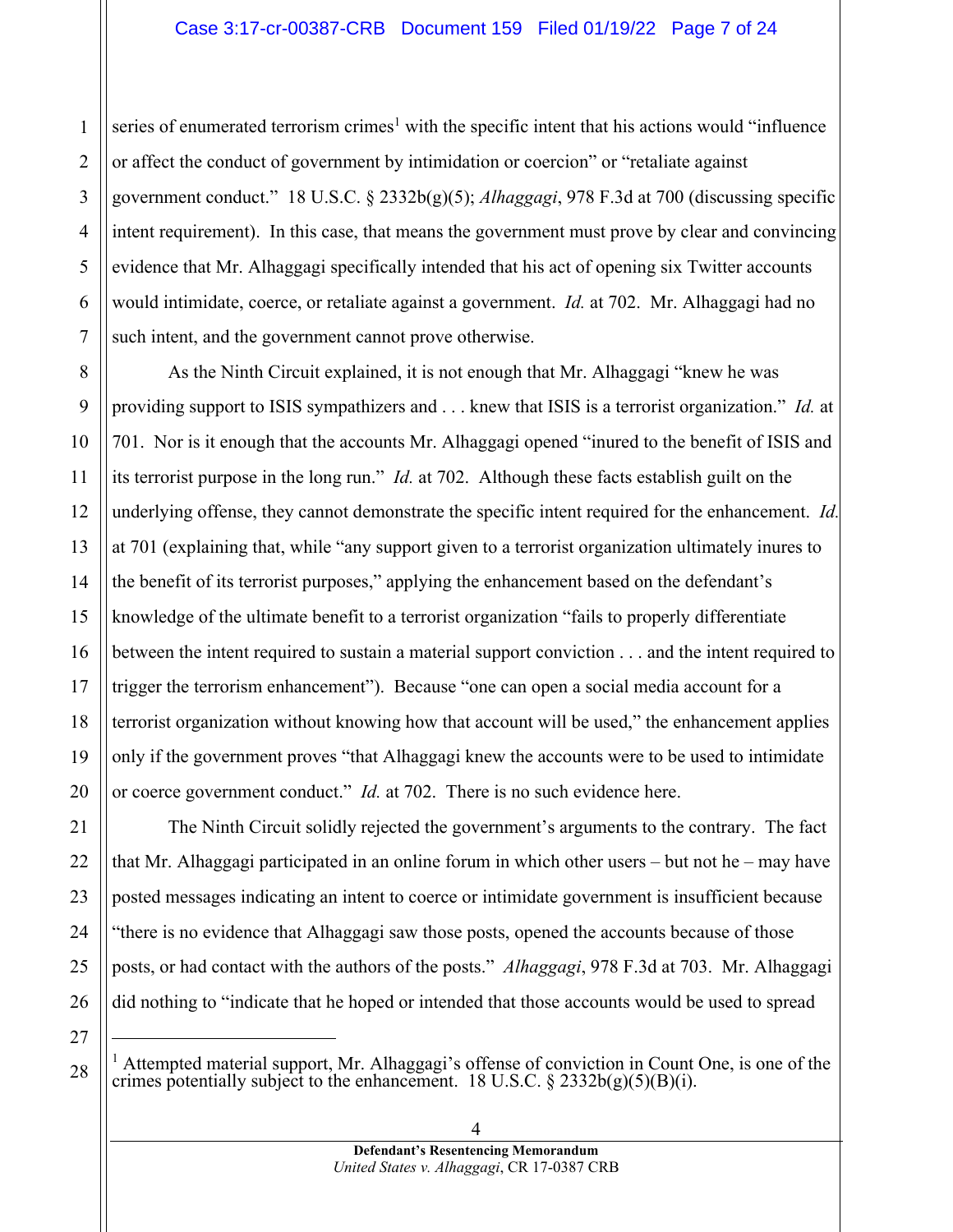#### Case 3:17-cr-00387-CRB Document 159 Filed 01/19/22 Page 8 of 24

any specific type of content." *Id.* "Alhaggagi himself did not post to the social media accounts, he did not control how those accounts would be used, and his statements contemporaneous to the opening of the accounts demonstrate that he did not know how the accounts would be used. (Muharib: 'I think you read about the [social media campaign] that I want, brother.' Alhaggagi: 'No, I did not read about it.')." *Id.* There is nothing in the record to indicate that Mr. Alhaggagi "harbored retaliatory intent against any particular government, or that he posted retaliatory messages from the social media accounts he created, that he had a particular purpose in mind as to how the accounts would be used, or that he knew how ISIS sympathizers would use them." *Id.* at 704. In short, there is no evidence, much less clear and convincing evidence, on which to base the terrorism enhancement.<sup>2</sup>

Mr. Alhaggagi's combined adjusted offense level for Counts One (attempted material support), Two (possession of device-making equipment), and Three (use of an unauthorized access device) is thus 26. PSR ¶ 59. Although the government declined to move for the third acceptance point, he is entitled to a two-point reduction for acceptance of responsibility. At Criminal History Category I, a final offense level of 24 yields an advisory guidelines range of 51-63 months. Mr. Alhaggagi also faces a mandatory two-year consecutive sentence on Count Four (aggravated identity theft), resulting in a total guidelines range of 75-87 months.

#### **IV. The Probation Officer's recommended 70-month sentence is reasonable.**

The Supplemental PSR recommends a total sentence of 70 months' imprisonment. Having now twice met with Mr. Alhaggagi and having spoken with the agents who investigated him, the Probation Officer continues to view Mr. Alhaggagi "as an immature young man who bragged online about being a dangerous terrorist to impress the gullible young men communicating with him." Further, the Probation Officer believes that he has made progress while in prison in terms of "insight and understanding of his own behavior." Supp. PSR, 3. The Probation Officer also notes that Mr. Alhaggagi's Adverse Childhood Experience ("ACE")

 $2$  The government did not respond when asked to explain its basis for seeking application of the terrorism enhancement despite the Ninth Circuit's ruling. Accordingly, Mr. Alhaggagi reserves the right to file a response to the government's sentencing memorandum.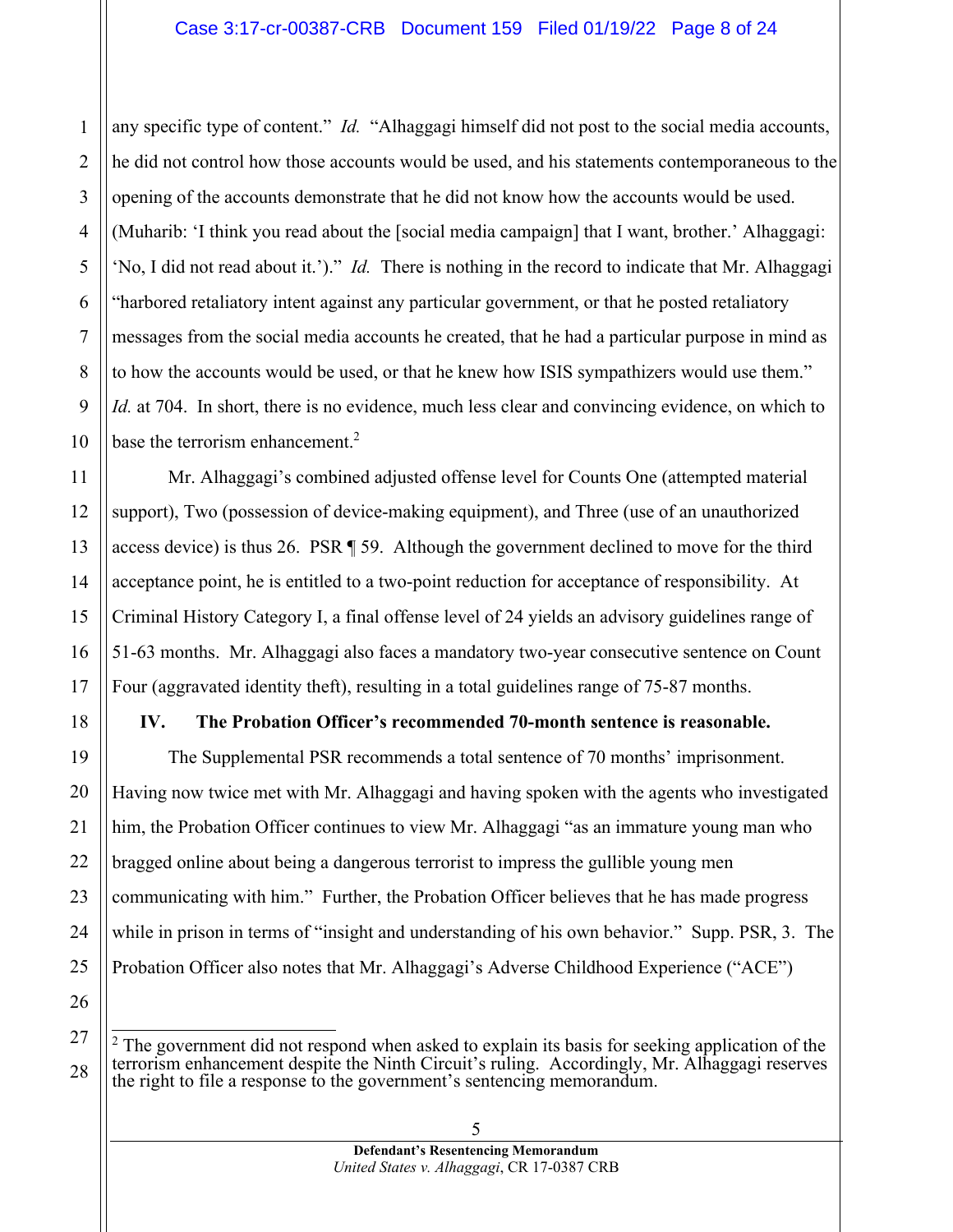assessment score (new in this PSR Supplement) reflects childhood trauma and places him at risk of major chronic physical, mental, economic, and social health issues. Supp. PSR,  $6<sup>3</sup>$ 

The previous PSR recommended a 48-month sentence; the supplemental report explains that because Mr. Alhaggagi has already served more than 60 months, a 70-month sentence would afford time for him to establish a release plan. Supp. PSR, 3. The defense agrees with this recommendation for the reasons in the Supplemental PSR and for the reasons set forth below.

#### **A. A 70-month sentence is reasonable in light of Mr. Alhaggagi's conditions of confinement and post-sentencing conduct.**

The recommended 70-month sentence is reasonable in light of the harsh conditions of Mr. Alhaggagi's confinement and the rehabilitative efforts he has nonetheless managed to undertake.

Undersigned counsel engaged Jack Donson, a former Bureau of Prisons correctional officer, correctional treatment specialist, and case management coordinator, to review Mr. Alhaggagi's BOP records. *See* Exh. 1 to Affidavit of Jack Donson ("Donson Decl."). The BOP designates inmates based on a numerical score, with factors such as severity of the offense of conviction, age, and criminal history being assigned points. Donson Decl. ¶¶ 4-5. Using this score, BOP designates inmates to facilities in one of four security levels (minimum, low, medium, and high), with higher points resulting in a higher security level. *Id.* 

The highest security facilities are United States Penitentiaries (USPs). These house only about 12% of the BOP inmate population – generally those convicted of violent acts such as

 $3$  The original PSR details Mr. Alhaggagi's difficult childhood and the tension at home leading up to the offense conduct. A hyperactive boy, who was "too much" for his mother, he was shuttled between his mother and siblings in the U.S. and his father in Yemen. He had a "terrible relationship" with his father that persisted until the offense conduct, but both parents were exceedingly strict. As a child, he was too afraid to tell his parents anything that he had done "wrong," from missing the bus for school to breaking a limb. As a coping mechanism, he reports that he "made a conscious decision to not take anything too seriously. He saw it as a way to escape the tension in the house." That personality trait was noted in the letters from friends and community members submitted to the court. PSR  $\P$  78-80, 85, 103. Despite all of this, he was neither antisocial nor bitter. He was the class clown and liked school a lot including nearly all of his teachers. *Id.* at  $\P$  103. Of note, despite the notoriety of his case, one of his high school teachers joined the many friends and community members who wrote letters on his behalf to the Court. The teacher stated that Mr. Alhaggagi "is a good young man, who cares deeply about his family and his Yemeni Community." *Id.* at ¶ 85.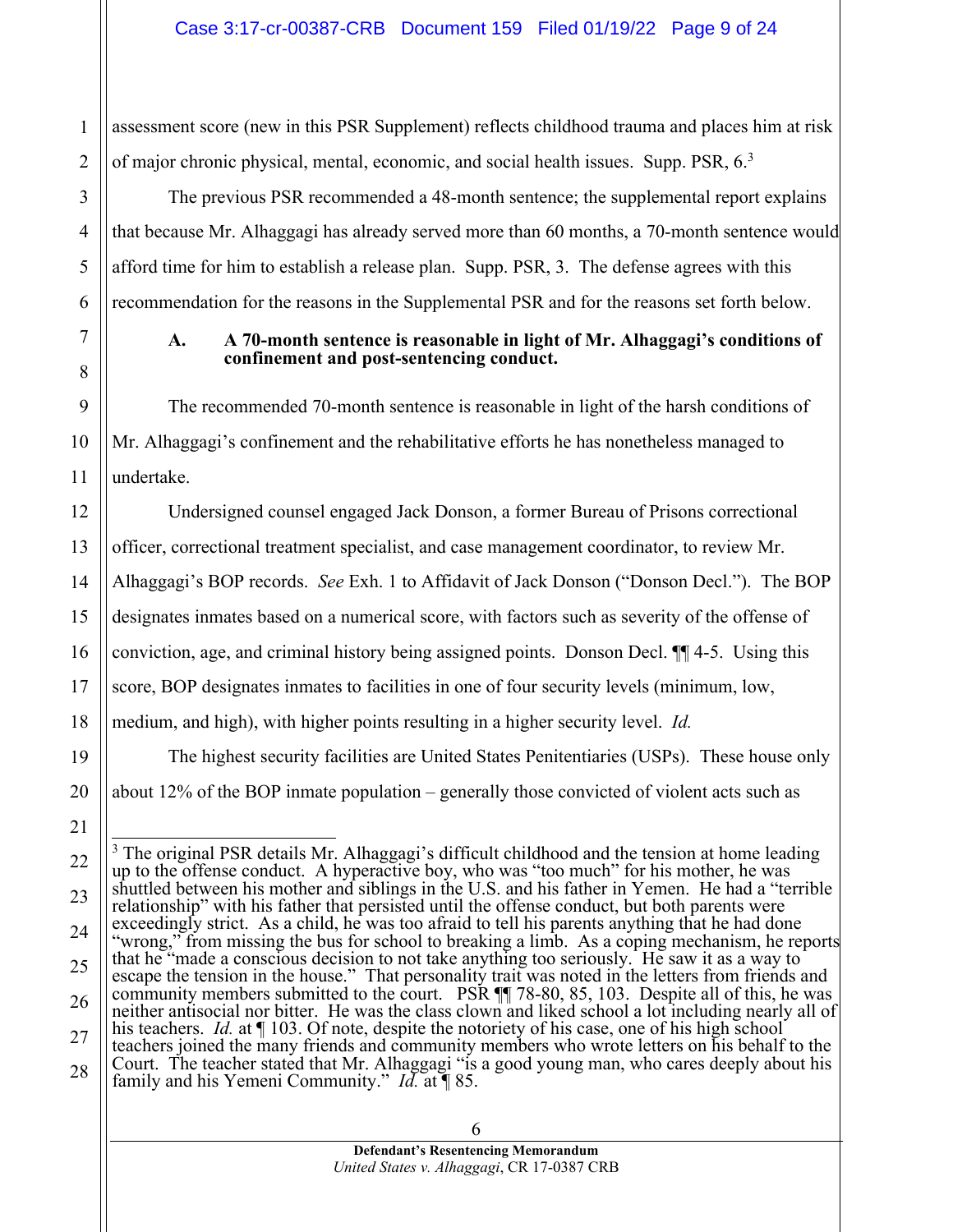murder, those with extensive, violent criminal histories, and those that are otherwise considered riotous, assaultive, or predacious. *Id.* at ¶¶ 4, 14. Due to the populations they house, USPs have the highest degree of control and supervision of all BOP facilities, and lockdowns are frequent. *Id.* at  $\P$  14. They also have the highest rates in the system of both inmate-on-inmate and inmateon-staff violence. *Id.* Mr. Donson notes that "[i]t is difficult to contextualize penitentiary behavior for justice professionals who have not worked in the federal prison system, because assaults and facility lockdowns are rarely covered in the media." *Id.* at ¶ 15. "The reality is that USP inmates live by a different sub-cultural code" than other BOP inmates. *Id.* at ¶ 15. "Daily life features the potential for serious violence, manipulation, extortion, and altercations," and inmates frequently witness violence and often arm themselves for protection. *Id*. "It is especially difficult to navigate within the [USP] environment for someone who has never been incarcerated and has no affiliation with a group or gang for protection." *Id.* at ¶ 16.

Not surprisingly, young, non-violent inmates with no criminal history are generally not designated to USPs. This is because BOP policy dictates that inmates should be assigned to the least restrictive environment possible. *Id.* at  $\P$  11. That was not the case with Mr. Alhaggagi. At 21 years old with no criminal history, he scored 16 points on the BOP scale, and a total of 8 points, or half his total, were assigned solely because was under 25. *Id.* at ¶ 7. A score of 16 is on the cusp between a low and a medium security designation (7-15 points corresponds to low designation and 16-23 to medium). *Id.* at ¶ 5. Thus, the raw score just qualified Mr. Alhaggagi for a medium-security facility but was 8 points below a USP designation (24+ points). *Id*. The policy of using the least restrictive facility possible should have resulted in the BOP's reducing his classification from medium to low because his score was driven primarily by his youth (under 25 years old). *Id.* at ¶ 10. Thus, in Mr. Donson's opinion, Mr. Alhaggagi should have been designated to a low, or at most medium-security prison. *Id.* at ¶ 3. But the BOP not only did not reduce his security level, it drastically increased it. BOP applied management variables to send Mr. Alhaggagi to USP Atwater. *Id*. Mr. Donson believes the BOP overrode its own internal guidance because, despite the PSR's conclusion that youth and immaturity were the

1

2

3

4

5

6

7

8

9

10

11

12

13

14

15

16

17

18

19

20

21

22

23

24

25

26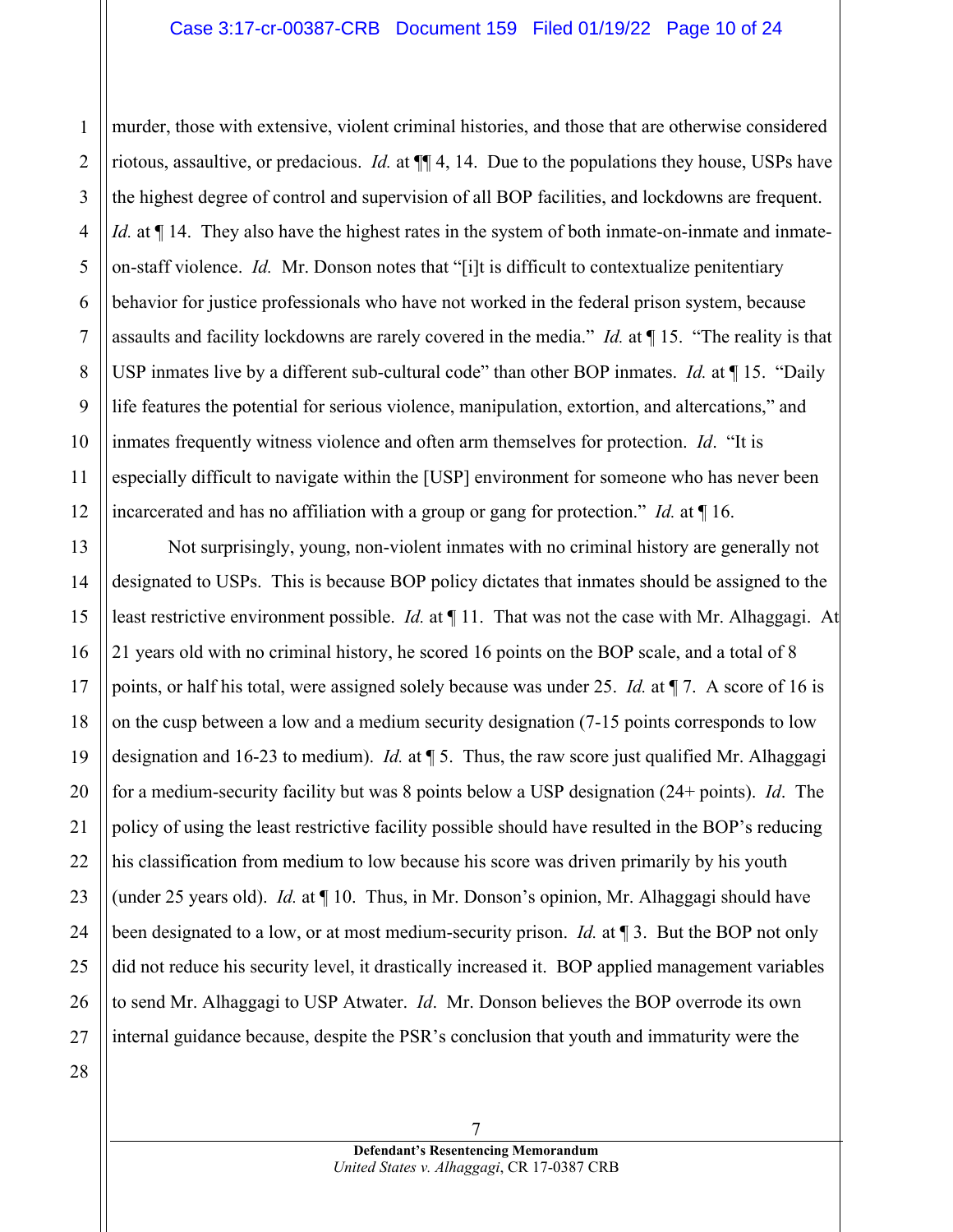drivers of Mr. Alhaggagi's offense conduct, the BOP considered him "no different from an international terrorist." *Id*. at ¶ 3.

Mr. Donson notes that "[a] youthful offender designated to a USP who has no criminal history or prison experience is extremely rare unless they are an escape risk, a Lifer, a disruptive group (gang) member, a high-level cartel member or a terrorist." *Id.* at ¶ 4. Mr. Alhaggagi qualifies in none of these categories. There has been no finding that Mr. Alhaggagi is a terrorist. As noted in the original sentencing papers, Mr. Alhaggagi never swore allegiance to ISIS, had no jihadist tendencies, and took no actions in furtherance of his supposed (and often wildly contradictory) "plans." *See* Sageman Report (Exh. C to Dkt. 87), 9, 44. Mr. Donson explains that BOP appears to have "seized on a portion of the PSR summarizing some of Mr. Alhaggagi's statements as 'U.S. Citz. Plot to 'blow up' multiple targets in CA,' [quoting BOP documentation] but ignored the overall context of his behavior, youth and immaturity as well as the *lack of formal ties to any terrorist group.*" *Id.* at  $\P$  11 (emphasis added).

Even among USPs, Atwater is notorious. *Id.* at ¶ 17. Inmates there have murdered a staff member, taken another hostage, and assaulted many more. *Id.* at ¶ 18. "Internal reviews of these incidents have found USP Atwater to have been in near chaos with active gangs, tolerance of alcohol use, widespread weapon possession amongst the inmates, a broken disciplinary system, and an overflowing special housing unit (SHU)." *Id.* It is considered a hardship posting for employees, with BOP offering bonuses to incentivize employees to work there. *Id.* at ¶ 17. As a young, first-time offender with a terrorism-related conviction, Mr. Alhaggagi has served very hard time at Atwater. On arrival, after a physically grueling 16 plus hour bus journey while shackled at the wrist, waist and legs (McNamara Decl. ¶ 3), he was confronted by gang members who demanded to know his affiliation. They marked him as an undesirable when he denied having any gang affiliation, rendering him a target who had to look over his shoulder any time he was outside his cell. Donson Decl. ¶ 21. He confined himself to his cell out of fear. Going to the shower required a guard escort through the hostile atmosphere of a unit populated by much older inmates serving lengthy sentences for violent crime, often gang related. McNamara Decl. ¶ 4; *see* Donson Decl. ¶¶ 15-16. Mr. Alhaggagi could not even rely on prison staff because they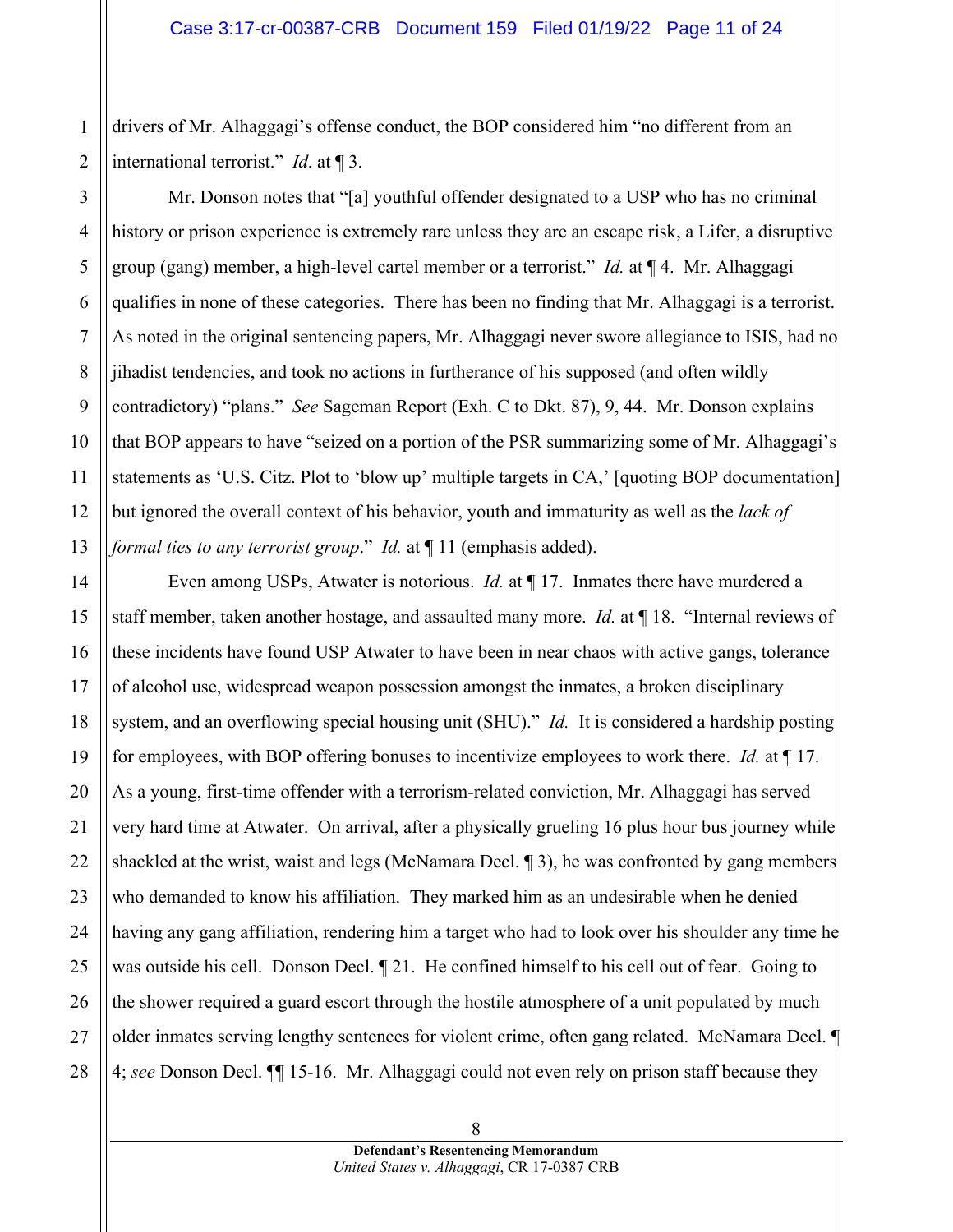made his charges known to other inmates, and he was subjected to "hostile scrutiny by both inmates and staff" as a supposed terrorist. *Id.* at ¶¶ 21, 23. BOP regulations forbid inmates pressuring others "to produce or display court documents," but that did not stop the "gang attempts to determine the particulars of [Mr. Alhaggagi's] conviction." *Id.* at ¶ 22. In an effort to avoid the confrontations (which were statistically likely to involve shivs and other weapons), Mr. Alhaggagi secluded himself in his cell. *See* Donson Decl. ¶¶ 16, 18.

1

2

3

4

5

6

7

8

9

10

11

12

13

14

15

16

17

18

19

20

21

22

23

24

25

26

In a confidential telephone conference with the USPO, Mr. Alhaggagi described prison as "'horrible'" and Atwater as "'a brutal place' where he mainly kept to himself as there were 'no morals and no self-respect' among the inmates;" his coping strategy has been to adopt a "'please leave me alone, I am not interested'" attitude. Supp. PSR, 5. It should be noted that Atwater monitored Mr. Alhaggagi's attorney-client calls until a complaint resulted in the guards being removed from the room while Mr. Alhaggagi spoke with undersigned counsel. McNamara Decl. ¶ 4. In these monitored calls and even later in the apparently unmonitored ones, Mr. Alhaggagi was reluctant to speak openly about his experiences but stated that the prison was a very difficult environment, and he was trying his best to avoid other inmates. *Id*.

Conditions were of course only made worse by the COVID-19 pandemic. As the supplemental PSR describes, Mr. Alhaggagi reports that "he has tried to focus on what he can accomplish and 'create something better,' and that he has "tried to program as much as he can, but that the pandemic changed his access to programming." Supp. PSR, 5. Throughout his time in custody, he has been "confined to a cell for 20 to 24 hours a day," and "24-hour lockdown has been his experience through much of the pandemic." *Id*. Mr. Alhaggagi reports that he used the time in his cell to "meditate[] 'a lot' in order to maintain his mental health," observing to the probation officer that he has come to see life as "more internal than external." Id.<sup>4</sup> This radical isolation came after two years of Administrative Segregation custody in the county jails while his

<sup>&</sup>lt;sup>4</sup> After two years at Atwater, Mr. Alhaggagi's security classification was reduced to "low," because at age 25 and his score has dropped by 8 points. However, his housing was only reduced to medium security, still above his proper designation. Donson Decl. ¶ 36. He is now housed at FCI Mendota, where he was moved in the second half of 2021. *Id.* at **[31;** McNamara]

<sup>27</sup> 28 Decl. ¶ 7. As Mr. Donson explains, FCI Mendota, a medium security facility, still has some of the elements of the USP environment in terms of security, albeit with a "vastly different, less violent population." Donson Decl. ¶ 36.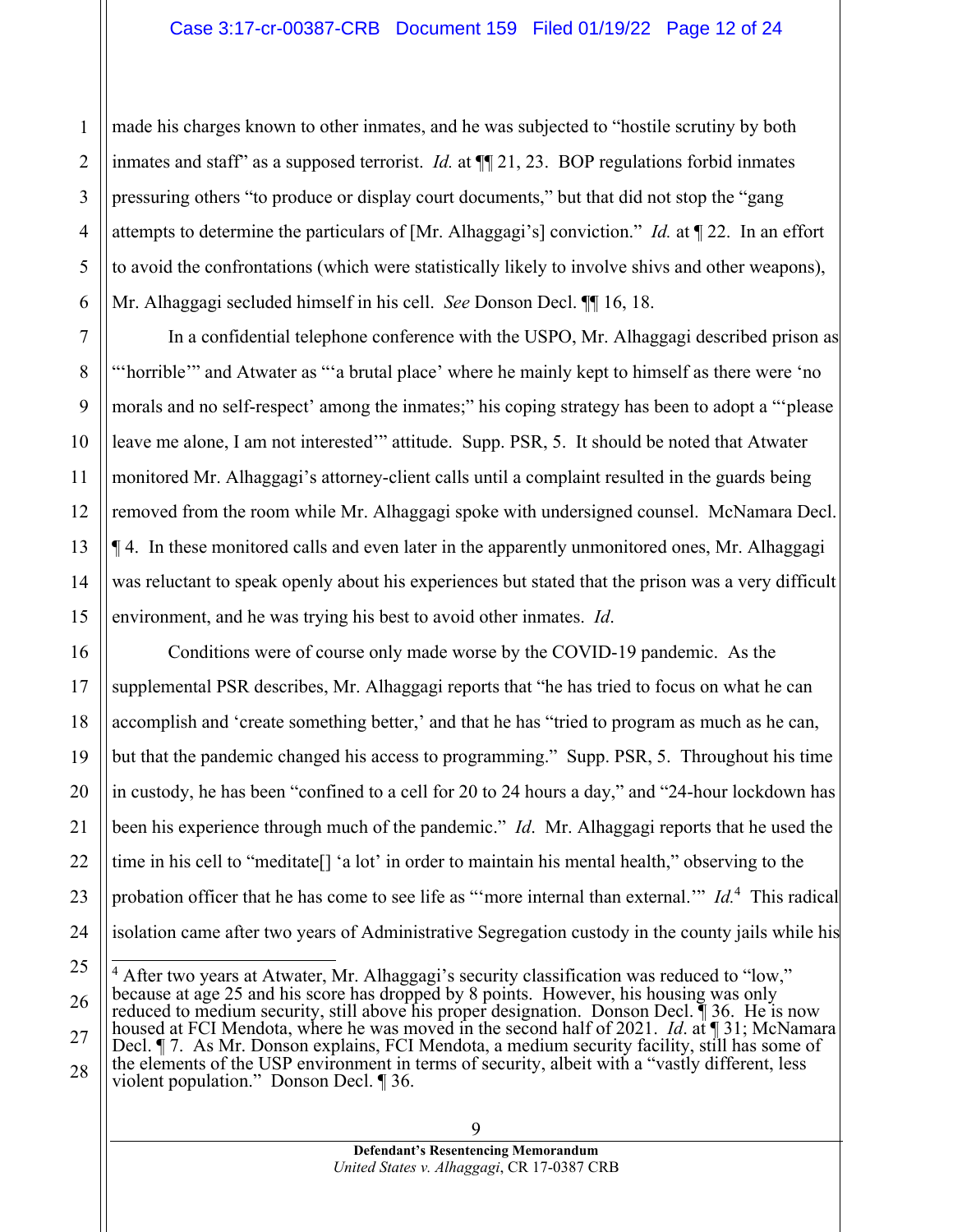case was pending (during which time he was shackled at the wrists, waist, and legs even during attorney-client visits). McNamara Decl. ¶¶ 2, 4.

Remarkably, Mr. Alhaggagi's incarceration at Atwater was almost entirely free of disciplinary infractions, despite the inhumane environment and the all-pervading fear of violence. The only alleged infraction occurred when Mr. Alhaggagi was ordered out of his cell to the yard (which he tried to avoid going to), and on his way there was bumped by another inmate. McNamara Decl. ¶ 4. This raised suspicions that the inmate had passed him drugs, which he was accused of ingesting. *Id.* A three-day stint in a so-called "dry cell" where he was forced to have bowel and bladder output monitored, followed by a toxicology screen, demonstrated that he had done no such thing. Supp. PSR, 6-7: Donson Decl. 1 29.<sup>5</sup> While this allegation was pending, Mr. Alhaggagi was confined in the Special Housing Unit ("SHU") at Atwater. McNamara Decl. ¶ 4.

 Mr. Alhaggagi's only other violation occurred when he was not given hygiene items during transit and traded the use of phone credits for them. Donson Decl. ¶ 30; Supp. PSR, 7. The PSR Supplement states that Mr. Alhaggagi refused to participate in the Inmate Financial Responsibility Program (IFRP) starting in June 2021 (Supp. PSR, 7), but Mr. Alhaggagi did not in fact refuse. He was instead coded as having refused because his transfer from Atwater to Mendota resulted in there being insufficient funds on his account to make the quarterly payment. McNamara Decl.  $\P\P$  6-8.<sup>6</sup>

 $<sup>5</sup>$  Mr. Alhaggagi was instead found to have refused an order when he did not stop when</sup> commanded to do so by an officer during the same incident. As Mr. Donson explains, this type of violation – which ordinarily would not have merited a hearing but would have been informally resolved – illustrates the dilemma faced by young inmates in a place like Atwater, because "had Mr. Alhaggagi complied with the staff member's order in front of the other inmates, he would have been subject to repercussions from the population." Donson Decl. 1 29.

<sup>&</sup>lt;sup>6</sup> IFRP payments are drawn from money on prisoners' accounts; typically (and in Mr. Alhaggagi's case), that money comes from family. McNamara Decl. 19. In advance of his transfer from Atwater, Mr. Alhaggagi asked his family to stop sending money until he arrived at

FCI Mendota. *Id.* at  $\oint$  7. In so doing, he assumed the BOP's quarterly draw of IFRP funds would occur after his transfer. *Id.* But the BOP attempted the withdrawal while he was still in the Atwater SHU (*id.* at ¶ 7), and when there were insufficient funds, it was coded as a "refusal."

Upon arrival at Mendota in October 2021, Mr. Alhaggagi signed onto the IFRP again, but his reenrollment was not processed until January 10, 2022. *Id.* at ¶ 8. During those three months, he

was denied commissary as a punishment for his supposed refusal to participate in IFRP. *Id.* at ¶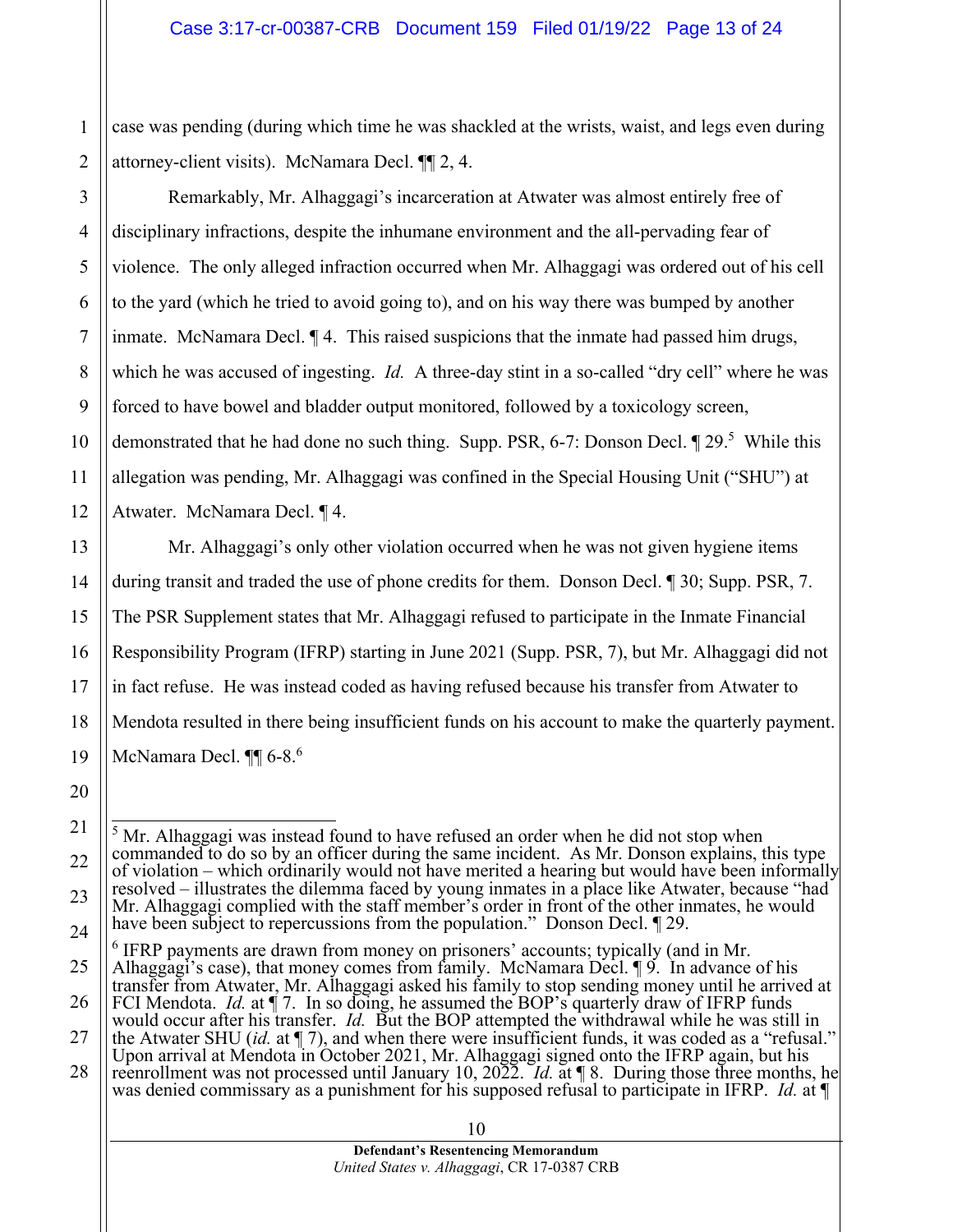Even more impressively, Mr. Alhaggagi has managed to use his time in BOP custody productively. Despite the severe restrictions on programming caused by the pandemic, he has completed a number of classes. He completed a drawing course, a 40-hour drug education class, a 104-hour vocational building trades course comprising "work in general construction, carpentry (framing), basic residential wiring and carpentry (finishing)" (Donson Decl. ¶ 25), and earned a legal assistant/paralegal certificate from the Blackstone Career Institute, completing that training "with distinction." PSR Supp., 6. He told the probation officer that he is "most proud of completing [the] paralegal program and participating in the Prison Mathematics Project (a nonprofit program that seeks to reduce recidivism by inspiring and providing prisoners the resources to explore mathematics)." *Id.* at 5-6. In counsel's last contact with him, Mr. Alhaggagi reported that he is taking a business law class. McNamara Decl. ¶ 7.

A sentence of 70 months is reasonable in light of the appalling conditions Mr. Alhaggagi has suffered in custody. Neither the parties nor the Court could have anticipated that the BOP would send a 24-year-old with no priors and no history of violence to one of the most notorious penitentiaries in the system, nor that Mr. Alhaggagi would serve approximately four years in isolation in either Administrative Segregation at the county jails or in de facto isolation in his cell at USP Atwater. McNamara Decl. ¶ 2. Nor, of course, could anyone have anticipated that a global pandemic would make conditions in prison so much worse than even the "near chaos" of pre-pandemic USP Atwater. As Mr. Donson notes, Mr. Alhaggagi, a young offender with no previous criminal history, has endured a more punitive sentence than was necessary given that the USP population includes members of organized street gangs and people serving life sentences and is thus one of the most predatory populations in the federal system. Donson Decl. ¶ 3. The Court should take into consideration that "the severity of the conditions of confinement . . . increase[s] the severity of the punishment and the amount of deterrence associated with a given term of imprisonment." *United States v. Stewart*, 590 F.3d 93, 144 (2d Cir. 2009) (affirming district court's downward variance based in part on conditions of confinement).

1

2

3

4

5

9. Mr. Alhaggagi's family has now made good not only on the missing payment but has paid off the remaining balance on Mr. Alhaggagi's special assessment. *Id*. at ¶ 10.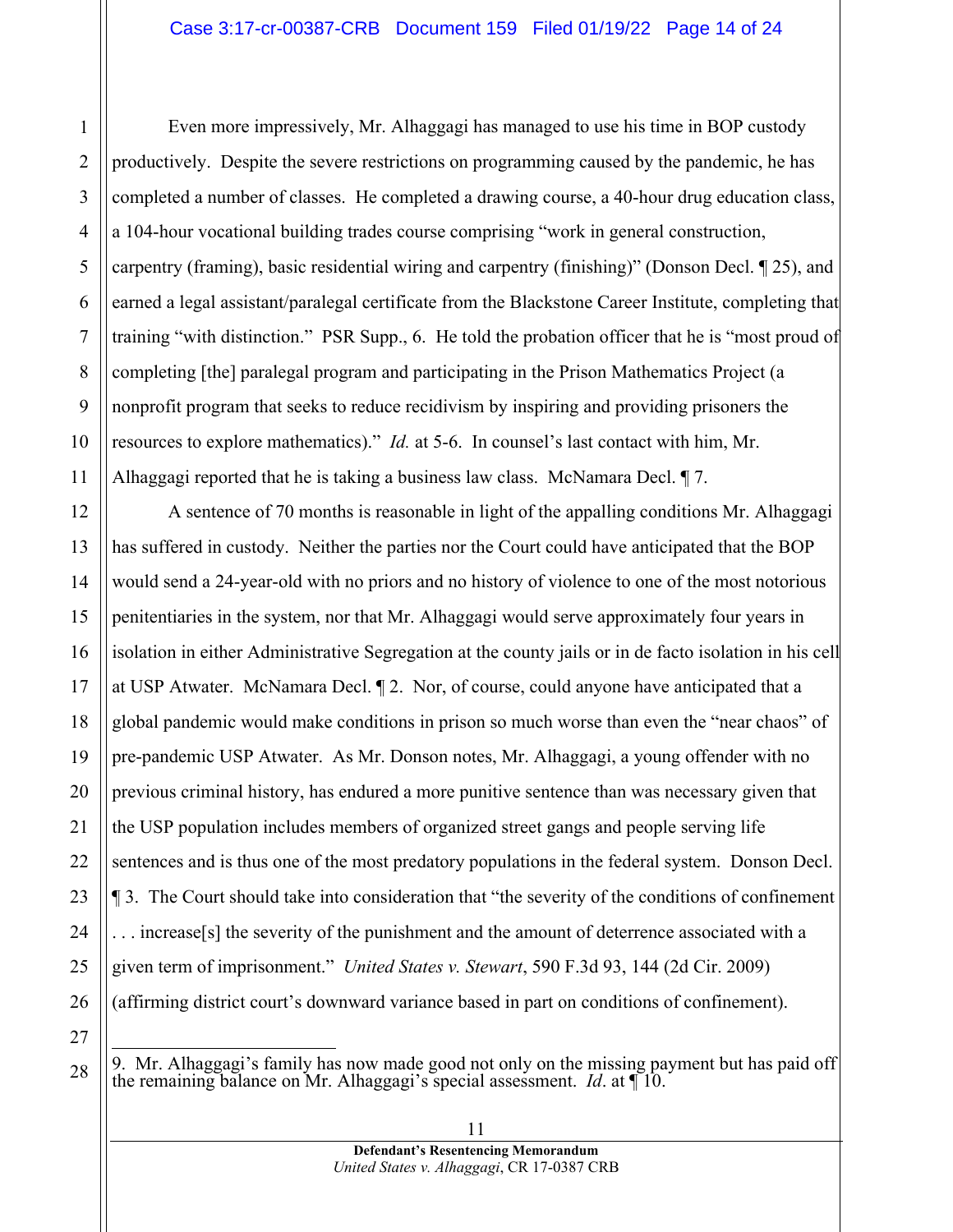1 2 3 Especially in the context of COVID, many courts have recognized that harsh conditions result in more punishment than they originally intended a defendant to suffer and have reduced sentences accordingly. *See*, *e.g.*, *United States v. Rodriguez*, 492 F.Supp.3d 306, 311 (S.D.N.Y., 2020) (reducing sentencing in part because the COVID-19 pandemic "has made Rodriguez's incarceration harsher and more punitive than would otherwise have been the case"); *United States v. Olawoye*, 477 F.Supp.3d. 1159, 1166 (D.Or. 2020) (granting compassionate release in part because the "sentence defendant has served has undoubtedly been harsher than the one originally contemplated at the time of sentencing").

A 70-month sentence is also reasonable in light of Mr. Alhaggagi's disciplinary record and rehabilitative efforts. *See Pepper v. United States*, 562 U.S. 476, 490 (2011) (holding that courts may consider post-sentencing conduct at resentencing). The Court is doubtless aware that it is an extraordinary feat to maintain a clean record at a violent and dangerous institution like Atwater, where defensive weapons possession is almost *de rigeur*. Donson Decl. ¶ 18 (weapons possession "widespread" at USP Atwater; internal review of violent incidents found Atwater to have been in "near chaos;" inmate safety "remain[s] [a] challenge[] at USP Atwater"). It is extraordinarily easy to run afoul of prison rules and regulations in such places. *Id.* (Atwater SHU found to have been "overflowing.") In such an atmosphere, inmates are therefore subject to discipline for measures they reasonably might view as necessary self-protection against predatory inmates, such as possession of a weapon or refusal to cooperate with guards. Even outside the animalistic environment of a penitentiary like Atwater, inmates can be disciplined for a variety of minor infractions such as participating in an unauthorized meeting, using "obscene language," and being "untidy." *See* BOP Program Statement 5270.09; Donson Decl. ¶ 28. That even in the face of all of this, Mr. Alhaggagi – once the hyperactive class clown who never applied himself in school (PSR ¶ 103) – has remained virtually discipline-free and has willed himself to study and earn a paralegal certificate, excel in a math course, and now take a business law class underscores the reasonableness of the 70-month sentence recommended by Probation.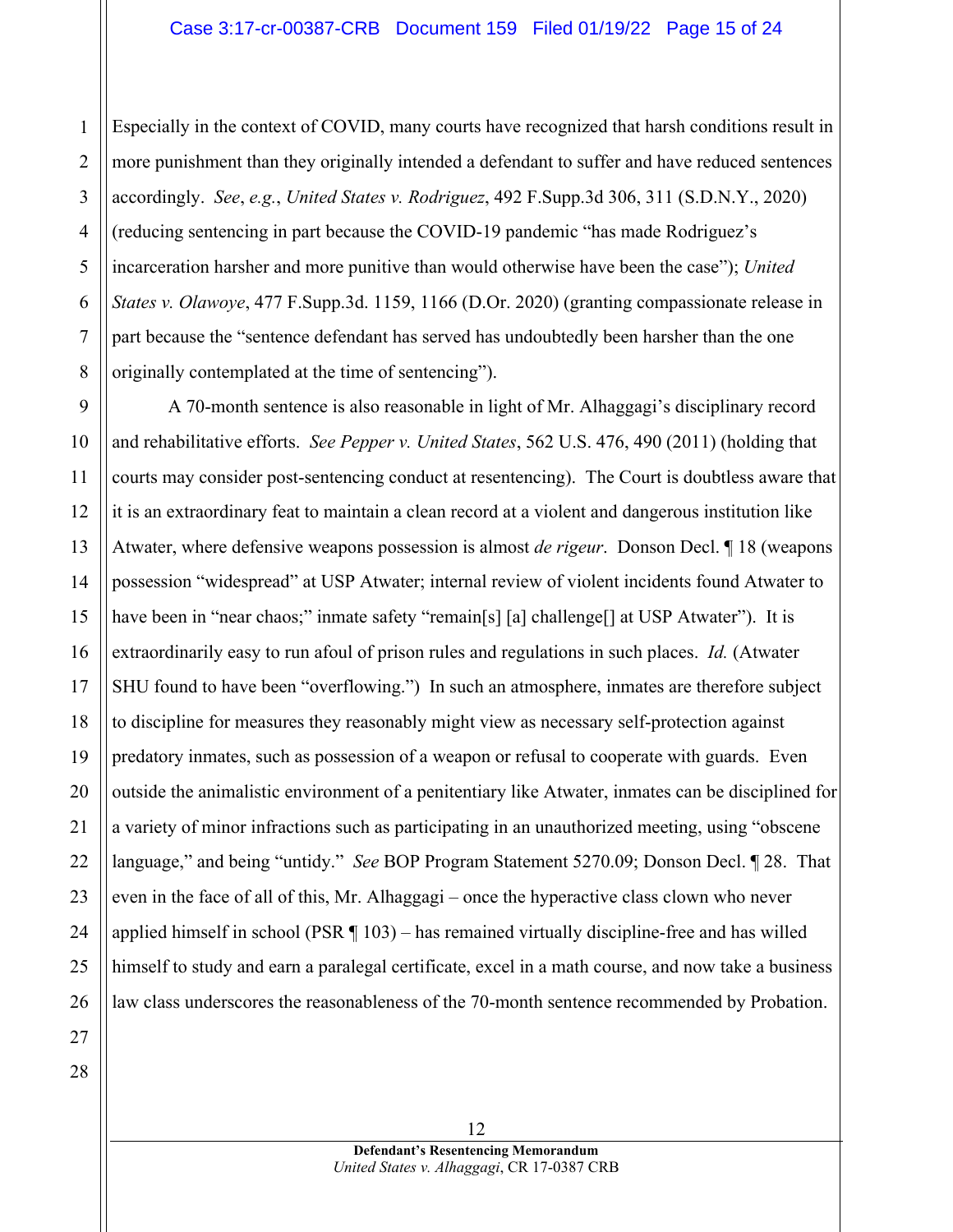#### **B. A 70-month sentence is reasonable in light of comparable cases.**

Mr. Alhaggagi's conduct in this case is sui generis. Counsel has still been unable to find a single other case in which a defendant was convicted of attempted material support based on opening social media accounts, much less one in which the defendant did not even know how the accounts would be used. But since the first sentencing hearing in 2019, at least one court has sentenced defendants in cases involving online activity that bears some resemblance to Mr. Alhaggagi's. These cases, both before Judge Adelman in the Eastern District of Wisconsin, provide helpful comparisons. Each featured claims of terror plots and outrageous online behavior, and in each, the court was faced with the same question this Court had about Mr. Alhaggagi: how dangerous was the defendant actually? In each, the defendant's conduct was more egregious than Mr. Alhaggagi's. But because the court concluded that the defendants did not pose a real-world danger commensurate with their outrageous online conduct, the sentences ranged from 66 to 90 months.

#### **i. Waheba Dais**

Ms. Dias pleaded guilty to attempting to provide material support to ISIS. *United States v. Dais*, 482 F.Supp.3d 800 (ED Wis. 2020). Like Mr. Alhaggagi, she was active on social media and engaged in talk with an undercover FBI agent about bombings and poisonings. *Dais*, 482 F.Supp.3d at 804. But Dais's online activity was far more serious and extensive. Dr. Lorenzo Vidino of the Georgetown Program on Extremism examined her and concluded that she was "an active recruiter who groomed others, connected people to others she claimed to know, and acted as a 'devil on the shoulder' encouraging so-called lone wolves." *Id.* at 806. She "used multiple social media platforms and hacked social media accounts to promote ISIS ideology, recruit adherents to ISIS, collect information on how to make explosives and biological weapons and on how to conduct terrorist attacks, and distribute that information to individuals interested in conducting attacks on behalf of ISIS." *Id.* at 803. She "repeatedly hacked into Facebook accounts" and used them to distribute pro-ISIS information, and she "pledged her allegiance to ISIS on numerous occasions." *Id.* She had specific conversations with one person about a planned attack in France. *Id.* Like Mr. Alhaggagi, she engaged in identity theft; but where Mr.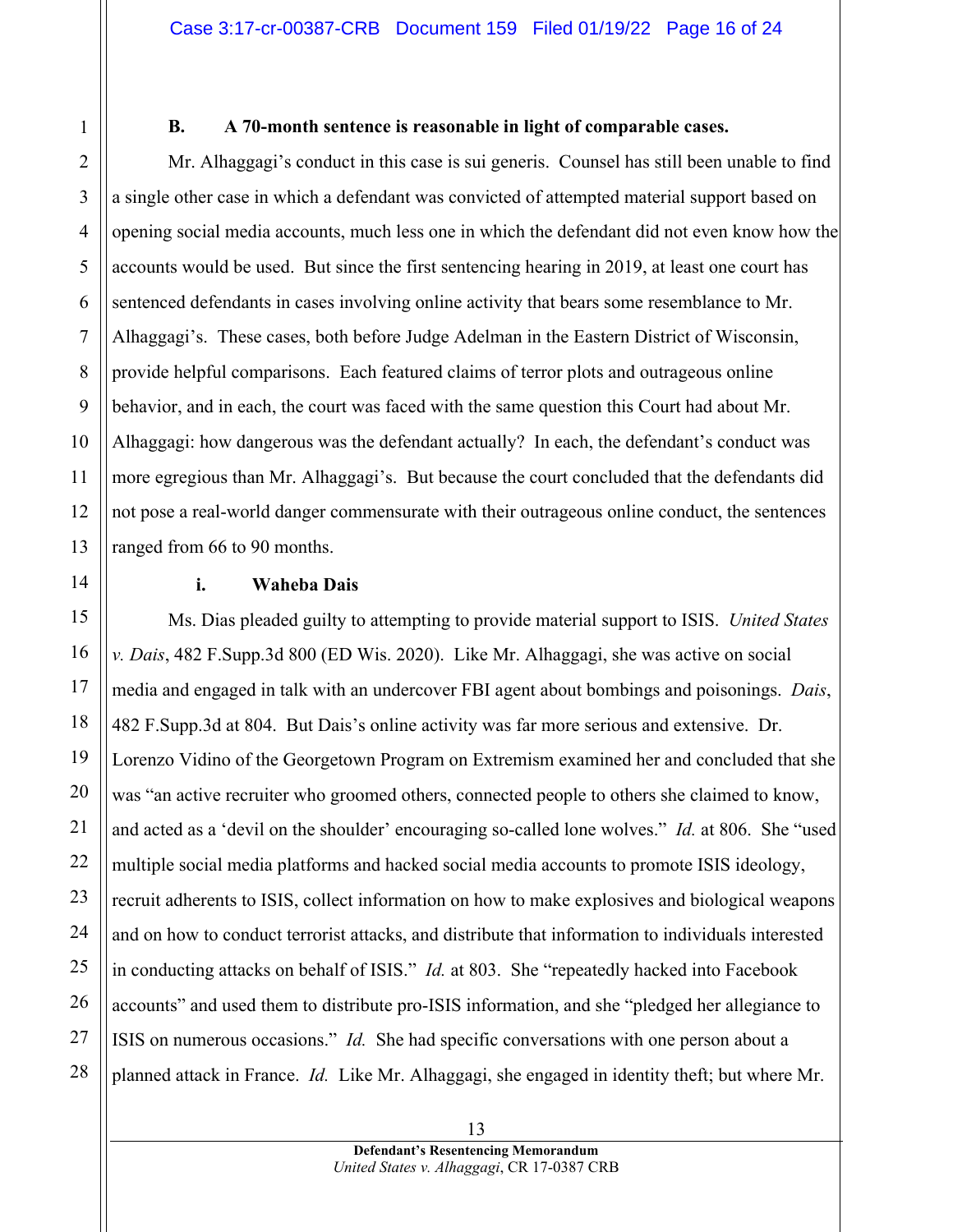#### Case 3:17-cr-00387-CRB Document 159 Filed 01/19/22 Page 17 of 24

Alhaggagi stole identities to buy clothes, she hacked accounts and stole users' identities to promote ISIS. *Id.* at 806. And while Mr. Alhaggagi did download a bomb-making manual, he never posted or distributed it; Dais, by contrast "basically maintained an encyclopedia of lone wolf tactics" and "distributed information about explosives and biological weapons on Facebook and other social media platforms . . . for use by people who want to commit violent acts in the name of ISIS." *Id.* at 804. Mr. Alhaggagi had no followers, while Dais had many, one of whom was arrested "after law enforcement thwarted his plan to bomb a worship center in Pittsburgh." *Id.* at 806.

As with Mr. Alhaggagi, in Dais's case "[t]here really was no dispute about *what* defendant did; the key issue for sentencing purposes was *why*." *Id.* (emphasis in the original). Ms. Dais said she was bored and lonely and convinced herself that none of the people she communicated with would actually do anything. *Id.* The government countered that her dedication, the volume of her online posts, and her support of ISIS by facilitating lone wolf attacks were all hard to square with the idea that she was "fooling around." *Id*. at 807. Emphasizing the seriousness of the offense, the government sought the statutory maximum of twenty years; the defense, citing her mental health problems and history of abuse, requested a two-year sentence. *Id.* at 802.

For Judge Adelman, the key question was how much "this defendant actually 'meant.'" *Id.* at 805. He cited a psychological report that painted a complex picture, finding on the one hand that Dais suffered from PTSD, major depression, obsessive-compulsive disorder, and generalized anxiety, but on the other hand impulsivity, limited capacity for self-control, and risky decision-making. *Id.* at 807. While these conditions were not an excuse, the court accepted them as evidence that Dais needed mental health treatment and concluded that Dais was not "a hardened jihadist who could not be reformed and thus must be separated from the public for most of the rest of her life." *Id.* at 807-08. He disagreed with both the government and defense recommendations. Observing that maximum sentences should be reserved for the worst offenders, the court found "it was hard to see how this defendant fell into that category" because Dais had no record and "provided information only, not actual weapons or funds for weapons,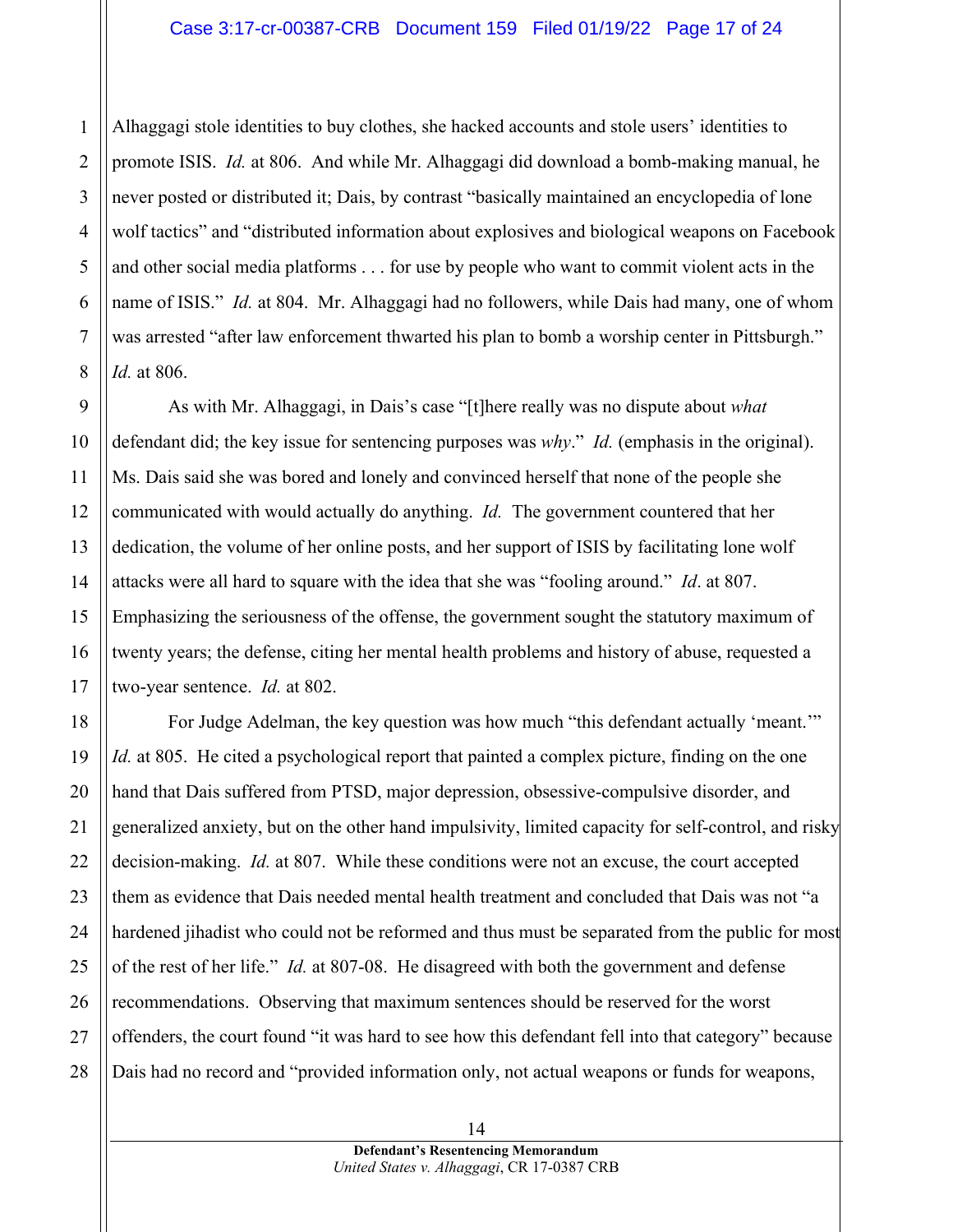and there was no proof anyone used her information to carry out an actual attack[.]" *Id*. at 807. Judge Adelman imposed a sentence of 90 months with three years of supervised release, finding that given the absence of any prior record, a lengthier term of supervision was not warranted, "particularly after serving the prison sentence." *Id.* at 808.

#### **ii. Jason Ludke and Yosvany Padilla-Conde**

Like Mr. Alhaggagi, Jason Ludke communicated online with undercover agents about ISIS and, in his case, his desire to travel to ISIS territory to fight because he hated "infidels" and wanted to live under Shariah law. RT (Ludke Sentencing), CR 16-175 LA (ED Wis. 2016), (Exh. 3 to McNamara Decl.), 15. In communications with an undercover agent, he uttered the Islamic creed, pledged his allegiance to the leader of ISIS, and sent videos to the undercover agent in which he again swore allegiance to ISIS and expressed his intent to travel to join ISIS. *Id*. He traveled to Mexico with the intent of going from there to the Middle East. *Id*. at 16. Like Mr. Alhaggagi, he made outrageous and false claims to agents, including about his martial arts prowess and about his codefendant's (Padilla-Conde) having received firearms training from the Cuban military. *Id.* at 14-15.

At 38, however, Ludke was much older than the 21-year-old Mr. Alhaggagi at the time of the offense conduct, and he had a very serious criminal history. Even without application of the terrorism enhancement, he was in Criminal History Category VI. Before his arrest, he had spent all but six months of the previous eighteen years in prison. He had been convicted of sexual assault of a 14-year-old child as well as burglary and theft. At the time of his offense, he was on supervised release after serving time in prison for threatening to kill a federal judge and bomb a federal courthouse. Before his arrest on that charge, Ludke was interviewed by the FBI and bragged that he had bought guns, explosives, and bulletproof vests to rob a bank for funds to establish a Muslim community and attack federal facilities. As with his boasts in the material support case however, investigators found no evidence that he had actually done any of this. *Id.*  at 18-19.While in pretrial custody on the material support case, he attempted to plot with fellow inmates to kill an FBI agent and took some steps, including seeking to have associates use social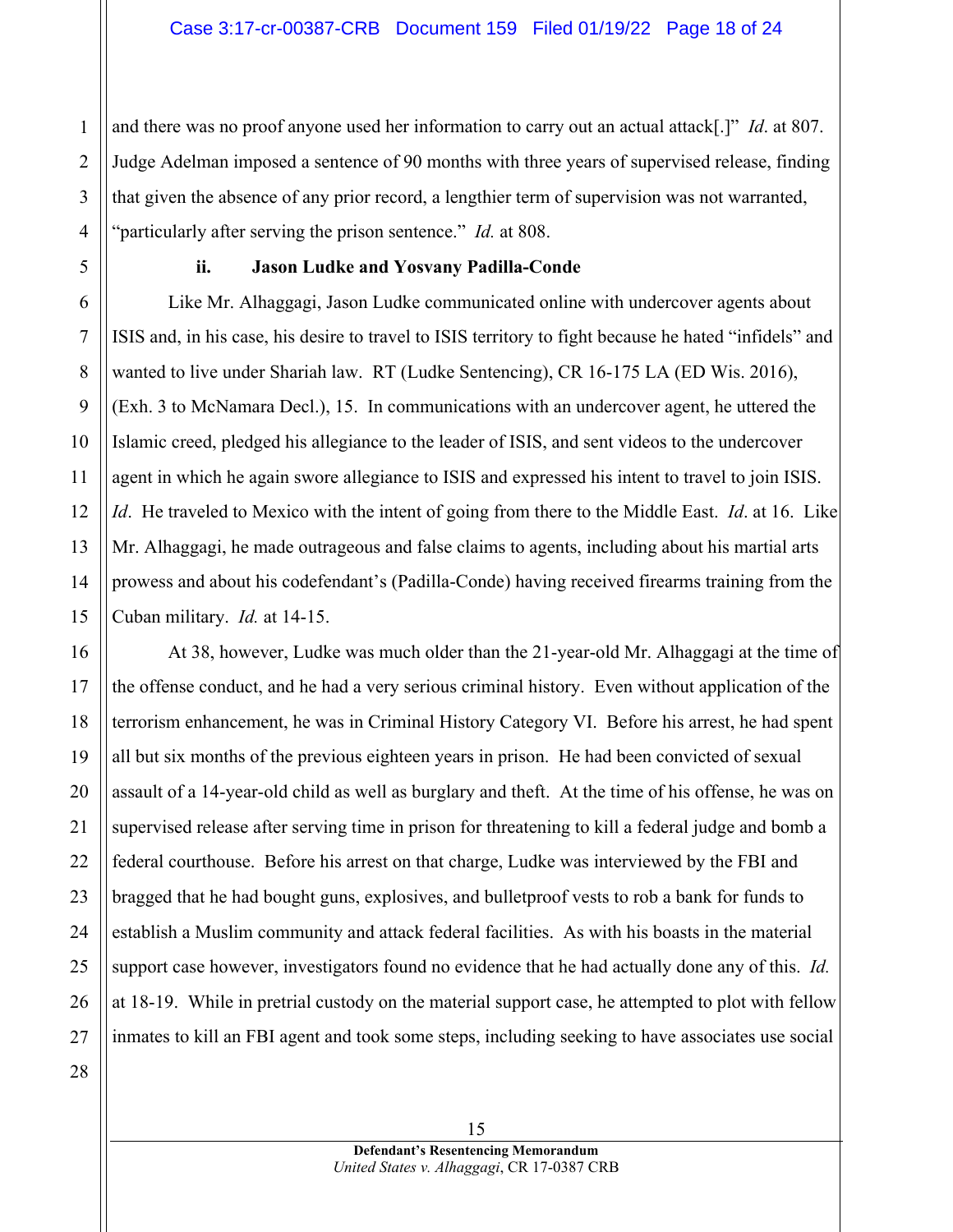# Case 3:17-cr-00387-CRB Document 159 Filed 01/19/22 Page 19 of 24

| 1              | media to arrange for the agent's murder and discussing the plan with a face-to-face visitor. Id. at                                                                                                                                                                                                                                                |  |  |  |
|----------------|----------------------------------------------------------------------------------------------------------------------------------------------------------------------------------------------------------------------------------------------------------------------------------------------------------------------------------------------------|--|--|--|
| $\overline{2}$ | $16-17.$                                                                                                                                                                                                                                                                                                                                           |  |  |  |
| 3              | The government sought the statutory maximum 20-year sentence, arguing his behavior                                                                                                                                                                                                                                                                 |  |  |  |
| $\overline{4}$ | "could hardly be worse." <i>Id.</i> at 5-6. Judge Adelman agreed that Ludke's conduct was very                                                                                                                                                                                                                                                     |  |  |  |
| 5              | serious and went beyond mere talk, but he noted that Ludke had neither means nor a plan to                                                                                                                                                                                                                                                         |  |  |  |
| 6              | actually leave North America. The court's primary concern was the same that this Court raised                                                                                                                                                                                                                                                      |  |  |  |
| $\tau$         | with Mr. Alhaggagi: whether the defendant actually meant the things he had said.                                                                                                                                                                                                                                                                   |  |  |  |
| 8<br>9<br>10   | The real issue here, it seems to me, is how seriously to take the things the<br>defendant says. Whether it's a commitment to join or fight for ISIS or an attempt<br>to get someone to harm a federal agent or whether it's a threat to a federal judge<br>and his staff, the defendant is plainly willing to say terrible and threatening things. |  |  |  |
| 11             | But is he a danger to act on them?<br><i>Id.</i> at 25. The court ultimately agreed with the defense that Ludke fell into the category of                                                                                                                                                                                                          |  |  |  |
| 12             | "aspirational not operational" and that Ludke's claims to the agent were "hot air":                                                                                                                                                                                                                                                                |  |  |  |
| 13             |                                                                                                                                                                                                                                                                                                                                                    |  |  |  |
| 14             | We know he didn't actually hurt or attempt to hurt anyone. He didn't possess or<br>attempt or possess any weapons. He didn't acquire any weapons. He didn't                                                                                                                                                                                        |  |  |  |
| 15             | provide any weapons or money or information to others to facilitate an attack. It<br>appears that what he did say to the undercover employee about how helpful he<br>could be given his martial [arts] training and his co-defendant's firearms training                                                                                           |  |  |  |
| 16             | was all hot air. There's no evidence that any of that stuff that he said to the agent<br>was true.                                                                                                                                                                                                                                                 |  |  |  |
| 17             | <i>Id.</i> at 25-26. As to the "plot" to murder the FBI agent, "much, if not most of what he said while                                                                                                                                                                                                                                            |  |  |  |
| 18             | detained was either delusional or [boasting]." <i>Id.</i> at 26. The court found that Ludke was                                                                                                                                                                                                                                                    |  |  |  |
| 19             | something of a fabulist, noting that "[n]o one seems to believe, for example, that he participated                                                                                                                                                                                                                                                 |  |  |  |
| 20             | in battles against the Mexican Army, which is one of the things he said," and that he had made                                                                                                                                                                                                                                                     |  |  |  |
| 21             | the apparently false claim of having bought guns, explosives, and bullet proof vests to rob a bank                                                                                                                                                                                                                                                 |  |  |  |
| 22             | and use the proceeds to target the government. <i>Id</i> .                                                                                                                                                                                                                                                                                         |  |  |  |
| 23             | While providing personnel, including oneself, "is no doubt serious," the court disagreed                                                                                                                                                                                                                                                           |  |  |  |
| 24             | with the government that "the nature and circumstances of the offense could hardly be worse."                                                                                                                                                                                                                                                      |  |  |  |
| 25             | <i>Id.</i> at 26-27. It concluded that the type of harsh sentence sought by the government "should be                                                                                                                                                                                                                                              |  |  |  |
| 26             | reserved for the most culpable behavior otherwise, there's little room left above the defendant's                                                                                                                                                                                                                                                  |  |  |  |
| 27             | sentence for those who commit the offense in more harmful ways." Id. at 27. Cautioning against                                                                                                                                                                                                                                                     |  |  |  |
| 28             |                                                                                                                                                                                                                                                                                                                                                    |  |  |  |
|                | 16                                                                                                                                                                                                                                                                                                                                                 |  |  |  |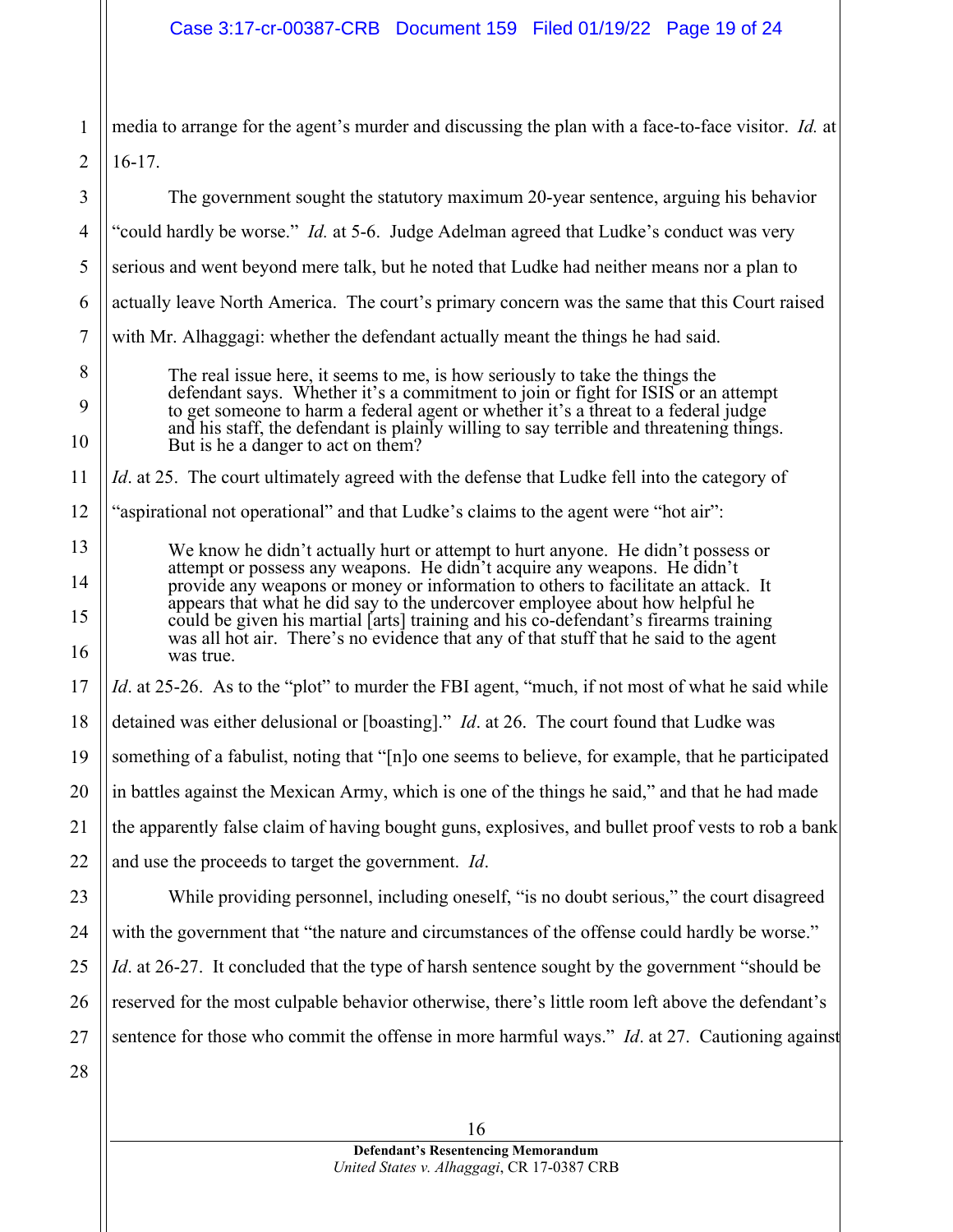"succumbing to the temptation of using this defendant as a means for expressing our horror and outrage at what ISIS has done," the court imposed a sentence of 84 months. *Id*. at 29-30.

Yosvany Padilla-Conde pleaded to aiding and abetting Ludke's material support. Padilla-Conde was a 32-year-old Cuban immigrant with a criminal history that included robberies committed while he was a juvenile. He had suffered a traumatic childhood, abused alcohol and drugs, and was a gang member. RT (Padilla-Conde Sentencing) (Exh. 4 to McNamara Decl.), 4. He met Ludke in prison and joined in Ludke's conversion to Islam, and the two moved in together after Ludke's release. *Id*. at 6-7. With the help of an undercover operative, Padilla-Conde made videos pledging allegiance to ISIS. *Id*. at 10. He drove with Ludke from Wisconsin to Texas and knew that Ludke was attempting to join ISIS by traveling to Mexico and then on to ISIS-controlled territory. *Id*. at 22.

As it had with Ludke, the government sought the statutory maximum of 20 years. Judge Adelman imposed a 66-month sentence, approximately a quarter of what the government sought. In so doing, the court noted that the defendants' attempt to join ISIS was "fanciful." The plan was to drive from Wisconsin to Texas and then on to Mexico, but it was unclear what they would have done then. There was no evidence that they acquired any weapons or materials to assist ISIS. *Id*. at 22. They had no particular skills that would assist a terrorist organization, and no specific plan to harm anyone. *Id*. at 22-23. Although Padilla-Conde made videos in support of ISIS, the court found he did so at Ludke's urging and that Ludke was himself responding to demands from the undercover agent, finding it unclear how much Padilla-Conde in fact subscribed to Ludke's jihadist fantasies. *Id*. at 23-24.

## **C. A 70-month sentence is reasonable in light of the nature and circumstances of Mr. Alhaggagi's offense.**

Mr. Alhaggagi was just 21 years old at the time of the offense conduct, far younger than Dais, Ludke, or Padilla-Conde. He had no criminal history and, as Dr. Amanda Gregory noted, was immature even for his young age. *See* Gregory Report (Exh. D to Dkt. 87), 11. He was not religious, much less radicalized, and never identified with ISIS, committed to its ideology, or pledged allegiance to the organization. He never distributed bomb-making instructions, much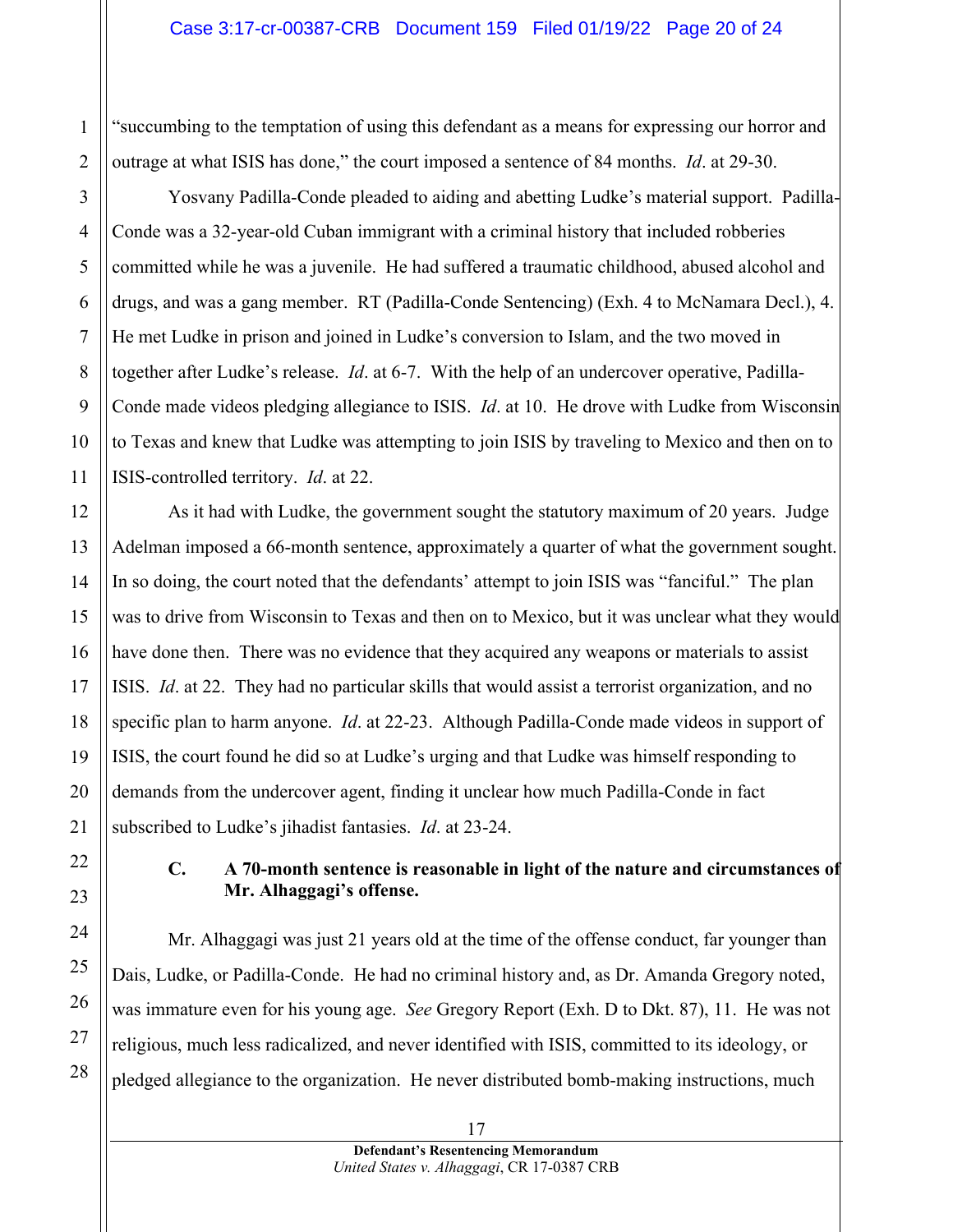less did he maintain and publish an "encyclopedia" of lone-wolf tactics. Again unlike any of the others, his online life included trolling attacks mocking both Sunnis and Shias. And in the real world, while he had both the means and the opportunity to travel to ISIS's territory, he never even took an actual step in that direction. *See* Sageman Report, 45 ("[T]here is no hint that he tried to travel to the Middle East to join the Islamic State, despite the fact that he went to Saudi Arabia in April 2016, from which it would have been relatively easy for him to go to either Jordan or Turkey to join either the Iraqi or Syrian front. He had his own money (in fact he paid for his family expenses) but did not do that."). He stole identities, but he used them to buy himself fancy clothes, not to support ISIS. He bragged about acquiring weapons, poisons, and bomb-making materials, but he never did any of it. And when presented with what he thought was an opportunity to carry out an actual attack, he distanced himself and ultimately ran away from the UCE.

Mr. Alhaggagi was a cereal box ISIS expert who cobbled together enough in his online pseudo-studies to sound knowledgeable. He was a prodigious talker who did not think about the consequences of what he was saying. What he wanted was amusement, to provoke outrage and poke fun at people's sincerely held beliefs, especially if they were religious beliefs. He was amazed that he got the seemingly rapt attention of the online users, among them one who turned out to be the CHS. He played to this audience by coming up with ever more outrageous claims.

Mr. Alhaggagi never committed to anything, much less a violent attack. To explain his lack of follow-through, the government theorized that he must have discovered the true identity of the undercover and cunningly avoided the trap by going underground. The Court rightly rejected this notion. RT (Feb. 26, 2019), 190-91. In fact, Mr. Alhaggagi went offline for fear that the UCE and CHS would continue to press for an actual attack. But unfortunately, he managed this internet abstinence for only a few weeks before he got bored and went back online. Once back in his stomping ground of Telegram chatrooms, he engaged in no terror plotting or claims about weapons acquisition. Instead, he instigated another infantile spat, this time between Shia and Sunni Telegram users, the latter of whom included ISIS supporters. He posted blasphemous statements in Sunni chat rooms while posing as Shia and vice-versa, and then

1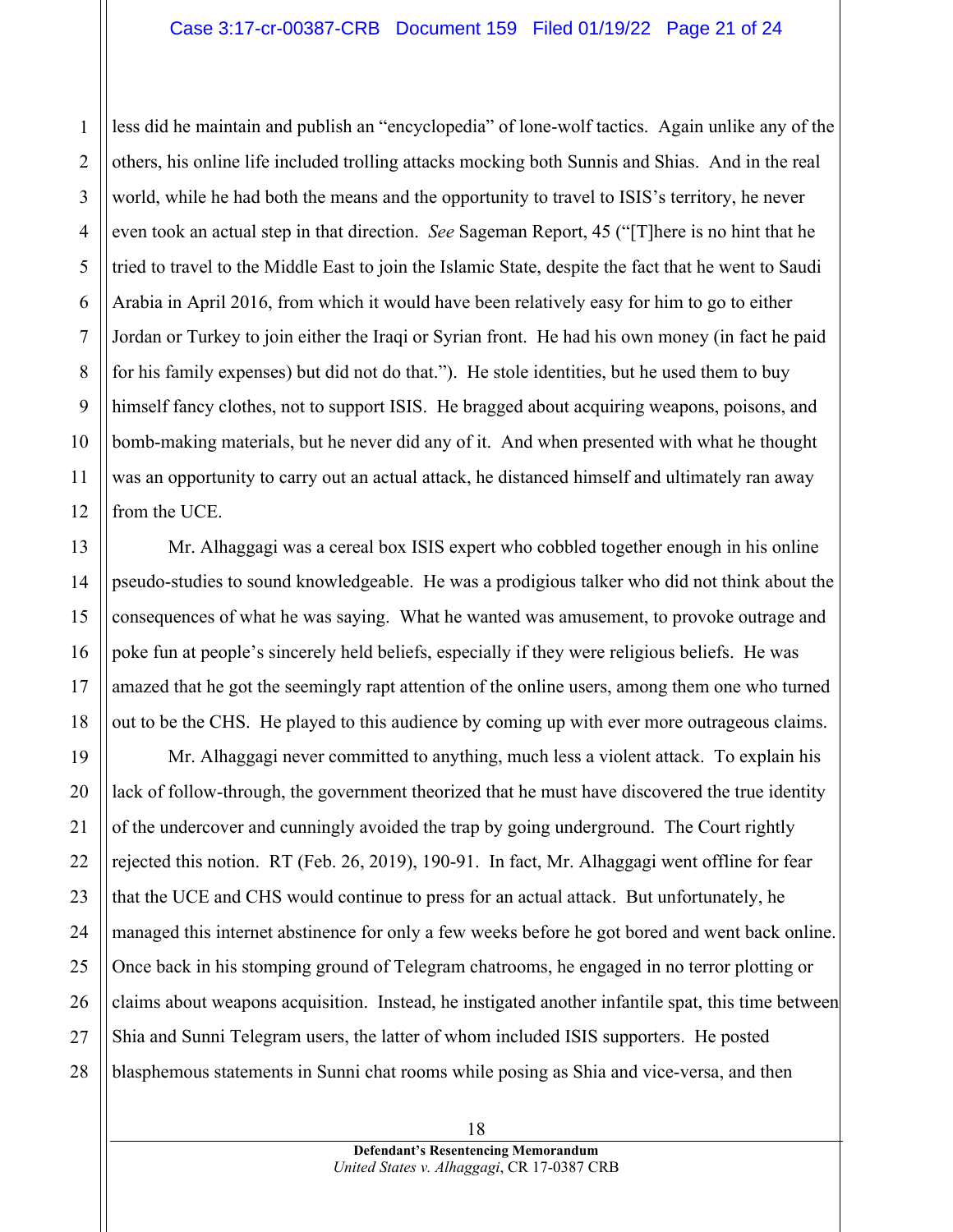suggested the offended members "attack" the accounts of opposing chat room members to get them banned from the platform. When certain Sunni ISIS supporters took his claims of support for their cause at face value and asked him for a handful of social media accounts, he agreed.<sup>7</sup> Afterall, they had been useful idiots in his online troll war. But, as with everything he did, he lost interest in that game too and simply stopped. He provided only six social media accounts to the Sunni users, ignoring their requests for more.

While the government made much of Mr. Alhaggagi's post-arrest behavior at North County Jail, it really involved just one more bit of performativity. For the first eight months of his incarceration, Mr. Alhaggagi was housed in general population on an identity theft complaint. McNamara Decl. ¶ 2. In the face of his sudden notoriety as a supposed terrorist, Mr. Alhaggagi's adaptative technique was to one-up older inmates with the same "dare-you-tobelieve-it" antics that had proved effective online. He spoke with faux expertise about guns, bombs, contraband cigarettes. He bragged about his time in Yemen (in fact, he had spent a few years in childhood there being mercilessly bullied for being "American"). Sageman Report, 2. The Court heard testimony on all of this from inmate RJ, an older serial supervised release violator who took Mr. Alhaggagi under his wing. RJ reported that Mr. Alhaggagi became "more boisterous" when around inmates his age and that they would "feed[] off each other" in conversations about supposed plots. RT (Feb. 26, 2019), 27, 31. Mr. Alhaggagi had of course no ability to source guns or bombs or attack the Federal Building when he was out of custody, much less from jail.

In short, Mr. Alhaggagi was a committed and devoted troll, willing to say almost anything to shock and get a response from his audience, whether online or in person. But he is not, and never was, a committed jihadist. He had no actual plans or desire for violence, despite

1

2

3

4

 $7$  Agents apparently informed the probation officer that Mr. Alhaggagi "The defendant specifically communicated with an individual on Telegram who revealed that he was a member of ISIS media." Supp. PSR, 2. This was not the case. Two individuals, using the handles Muharib and Bank Al-Ansar, asked Mr. Alhaggagi to open accounts. Neither of them told Mr. Alhaggagi that they were members of "ISIS media," although Muharib did reference an "invasion," meaning a social media campaign. Mr. Alhaggagi knew nothing about these individuals other than that they purported to be ISIS supporters.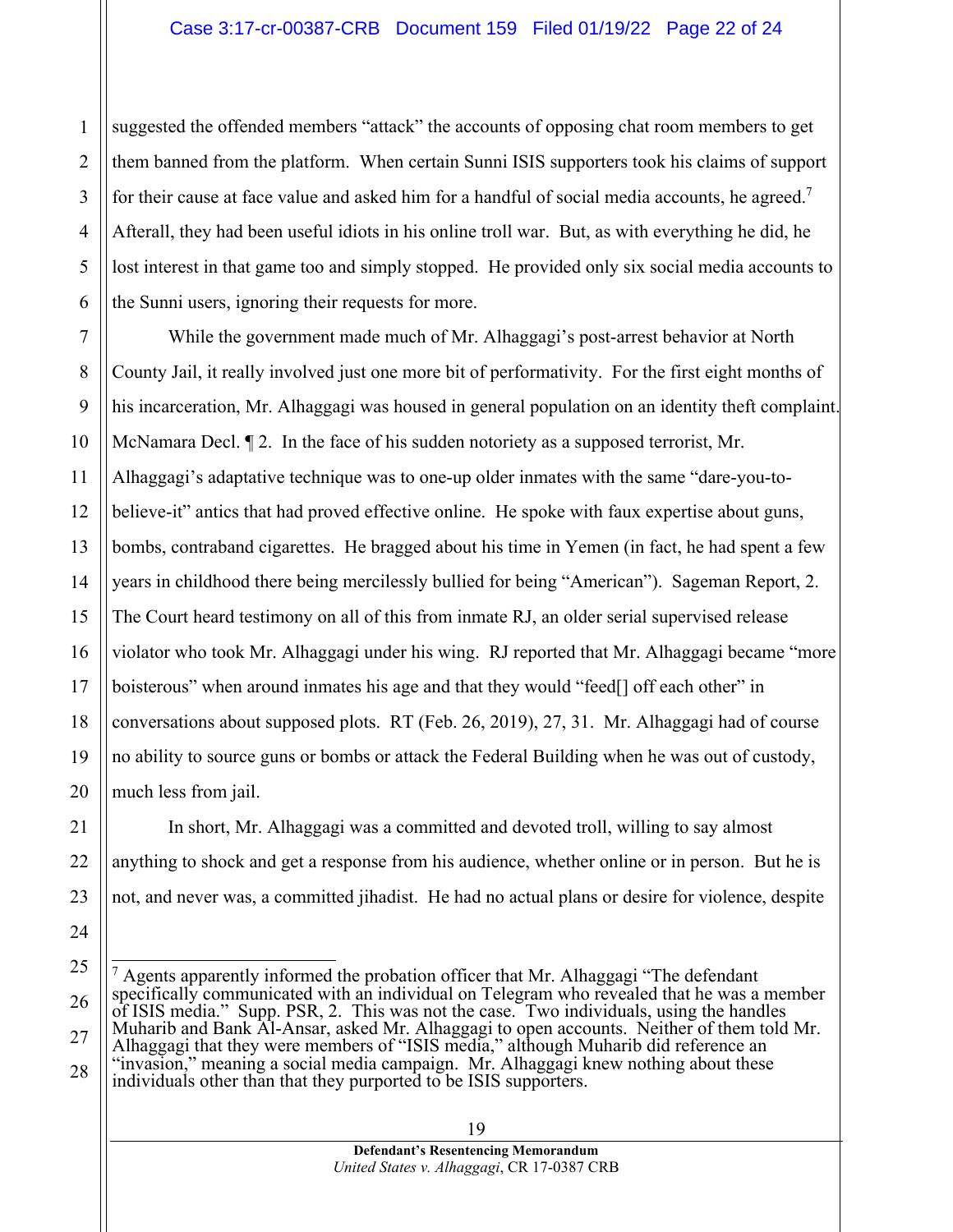his claims – as evidenced by his withdrawal once the possibility arose of carrying out a realworld attack.

It may be difficult to understand why anyone would dedicate the time and attention Mr. Alhaggagi did to building a fake online persona and posing as an ISIS supporter. But he is not alone in such conduct. Ludke's fabulist actions were similar, and a parallel can also be seen in the hoaxer at the center of the now-debunked *New York Times* podcast "Caliphate." In "Caliphate," Canadian citizen Shehroze Chaudhry gave a compelling account of his time as an ISIS police officer in Syria, including his training, his murder of two people, and his ultimate disillusionment and return to Canada. The podcast was a smash hit, garnered a Peabody, and was a finalist for the Pulitzer Prize. But it was built on sand. *See* James Harkin, *Sign of the*  Times: Caliphate and the perils of reporting online (Harper's Magazine, May 2021).<sup>8</sup> As the *Times'* executive editor explained after Mr. Chaudhry's extensive falsehoods came to light, "I think we were so in love with [the story] that when we saw evidence that maybe he was a fabulist, when we saw evidence that he was making some of it up, we didn't listen hard enough." Nicholas Quah, *L'Affaire Caliphate* (Vulture, Jan. 5, 2021).<sup>9</sup> Canadian authorities ultimately charged Mr. Chaudhry with perpetrating a terrorist hoax. The case was dismissed in exchange for Mr. Chaudhry's admitting his lies in court, "suggest[ing] that prosecutors and the judge concluded that Mr. Chaudhry was not a danger but more of 'an immature young man who basically made up a lot of stuff and tried to convince people that he was far more influential than he was.'" Ian Austen, *Canadian Admits Fabricating Terrorism Tale Detailed in New York Times Podcast* (New York Times, Oct. 9, 2021).<sup>10</sup>

Mr. Alhaggagi was never as sophisticated as Mr. Chaudhry, who created a unified and coherent ISIS fantasy that fell apart only when the *New York Times* belatedly scrutinized the details. Mr. Alhaggagi's claims of sourcing guns from Mexican cartels or via FedEx from Nevada were absurd on their face, and the FBI's investigation immediately showed he was

- <sup>8</sup> https://harpers.org/archive/2021/05/sign-of-the-times-caliphate-the-perils-of-online-reporting <sup>9</sup> https://www.vulture.com/2021/01/caliphate-controversy-new-york-times-podcast.html
- <sup>10</sup> https://www.nytimes.com/2021/10/09/world/middleeast/shehroze-chaudhry-caliphate.html

1

2

3

4

5

6

7

8

9

10